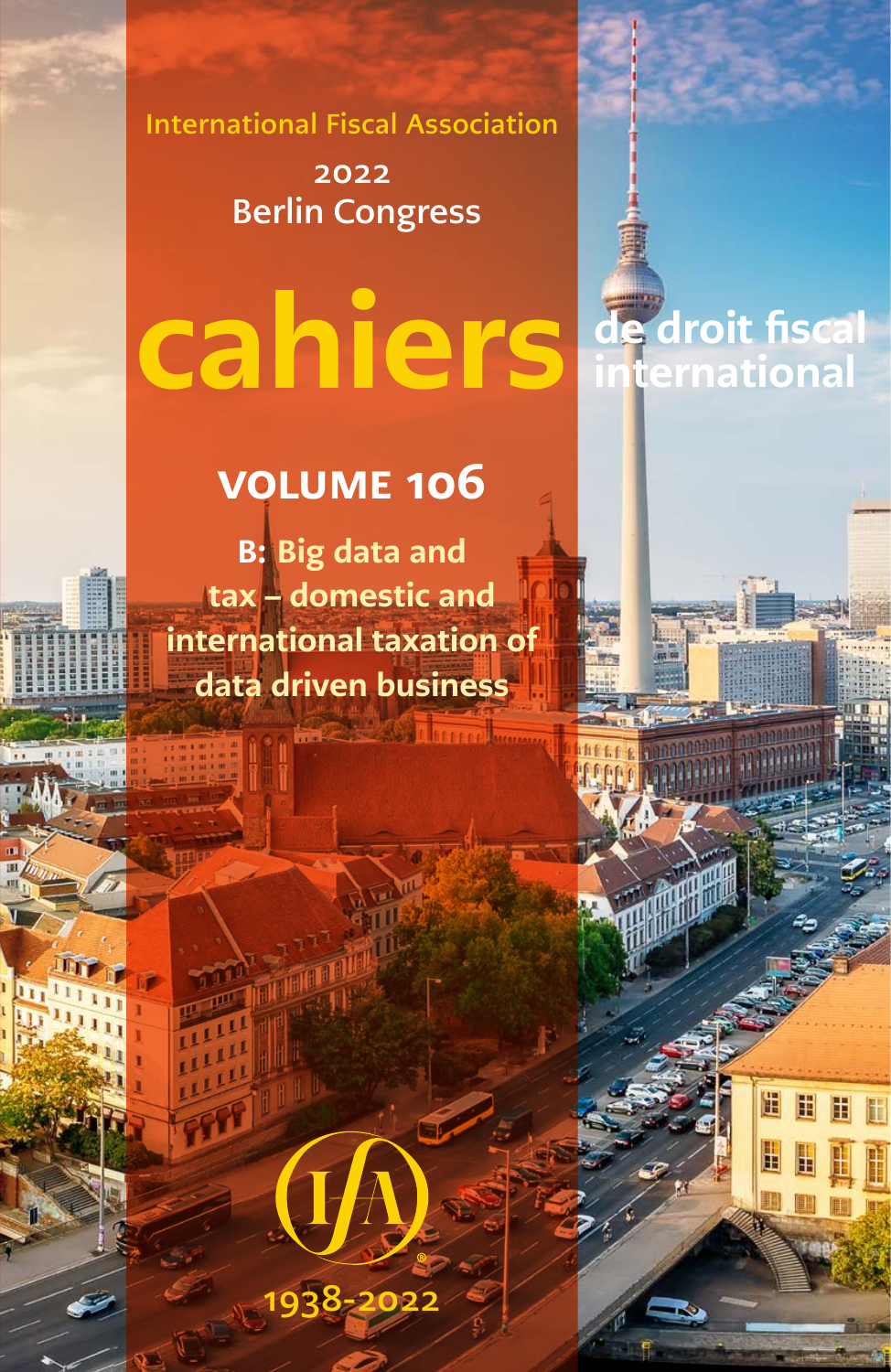**Switzerland**

**Branch reporter Angelica Maria Schwarz**<sup>1</sup>

# **Summary and conclusions**

The term "*big data*" has been in use since the early 1990s. Thus, big data is not something that is completely new. What has changed within the last three decades, however, is the development of technology that allows higher volumes of data to be processed in a shorter time. Data-driven business models have become increasingly important in order to maintain critical competitive advantages and market shares. True to the motto "knowledge is power", the aim today is to gather more information, which will provide ready-to-use insights for business decisions.

For the legal environment, the challenge is to keep up with the technological developments and the digital transformation. The following analysis shows that Switzerland is not only an attractive location for innovation, but also offers an interesting tax and legal framework that allows data-driven corporations to conduct their business under favourable conditions. Especially the patent box and the R&D super-deduction that were implemented in the last tax reform, have shown that Switzerland is not too late in entering the digital age and providing for sustainable tax models that are particularly attractive to data-driven corporations.

# **I. Introduction and legal background**

An introduction to the legal background applicable to data-related transactions and business models is presented as a starting point for analysing domestic and international taxation of data-driven business from a Swiss law perspective.

# **1. Definition of(big) data**

In Swiss law, there is no general or consistent definition of the term "data". Instead, different definitions apply depending on the field of law and the protective purpose of the respective norm. For example, Swiss data protection law defines (personal) data as, "all information relating to an identified or identifiable person".<sup>2</sup> From a Swiss criminal law perspective, the term "data" generally refers to, "all information in the form of letters, numbers, signs, drawings, etc., which is communicated, processed or stored for further use".<sup>3</sup> In a criminal law

<sup>1</sup> Attorney-at-law at Bär & Karrer AG. Her practice focuses on all aspects of national and international corporate tax law and tax planning for Swiss and foreign private clients. She regularly publishes on tax matters with a special focus on topics dealing with data, digitalization, innovation and technology.

<sup>2</sup> Art. 3 lit. a of the Federal Act on Data Protection (FADP) (SR 235.1).

<sup>3</sup> Weissenberger Philippe, in: Niggli/Wiprächtiger (eds.), Basler Kommentar Strafrecht, art. 143 StGB n. 6.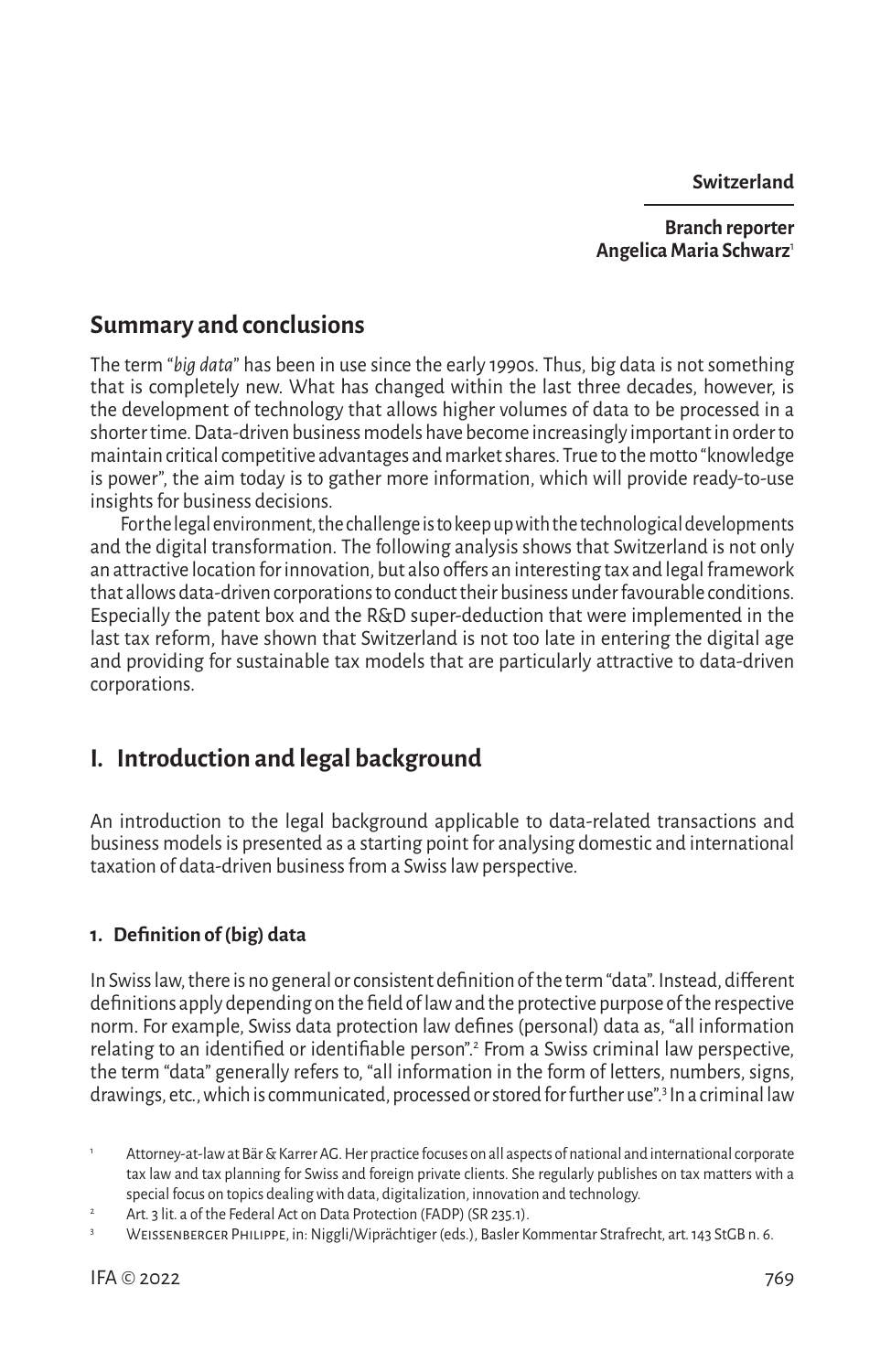context, the term "data" is, therefore, broader than according to data protection regulations as it is not restricted to personal data only. There is, however, one important similarity: both terms may contain (items of) *information*. 4

In Swiss tax law there is no definition of the term "data" at all. For the purpose of this report and from the author's point of view, it seems appropriate to refer to the terminology provided by the International Organization for Standardization (ISO). According to this definition, the term "data" includes the "reinterpretable representation of information in a formalized manner suitable for communication, interpretation or processing*"*. As such, data can be processed by humans or by automatic means.<sup>5</sup>

# **2. Tangible vs. intangible property**

As described above, the term data may contain (items of) *information* which can be translated into a form that is efficient for processing. It may seem obvious that the nature of digitally held information is not physical. However, it needs to be considered that digitally held information comes along with a data carrier (for example, a server, USB stick, hard drive, etc.), which, in turn, is a physical object. Therefore, the question arises whether this interaction between tangible and intangible objects may have an impact on the qualification of data as intangible property.

From a Swiss tax perspective, determination of taxable factors is generally based on financial statements. Swiss accounting law, however, does not provide any rules on how an asset must be treated if it contains physical and non-physical elements. It may make sense to have a look at the provisions as provided by the Internationale Financial Reporting Standards (IFRS) as an inspiration how of how the above questions may be answered.<sup>6</sup> According to the International Accounting Standards (IAS) 38.04, some intangible assets may be contained in or on a physical substance such as a compact disc, legal documentation or film. If an asset incorporates tangible and intangible elements, it is the entity's responsibility to consider and determine which of the elements is more *significant*. For example, computer software for a computer-controlled machine tool that cannot operate without that specific software is an integral part of the related hardware, and is treated as property, plant and equipment. The same applies to the operating system of a computer. When software is not an integral part of the related hardware, computer software is treated as an intangible asset.

The above statements can also be applied to digital data, as digital data can only be made perceptible (at least for humans) by using a physical substance such as a data carrier. Thus, the important question is what criteria need to be considered when assessing which element is more significant. According to the view represented here, if the data carrier and the data stored on it should be treated as one single asset, the *function* of the physical subject may become a decisive element while conducting this kind of an assessment. If,

SCHWARZ ANGELICA MARIA, Die handels- und steuerrechtliche Behandlung von Daten, Unter besonderer Berücksichtigung von verrechnungspreislichen Aspekten im internationalen Konzernverhältnis, p. 7 et seqq. (hereinafter «Die handels- und steuerrechtliche Behandlung von Daten»).

<sup>5</sup> ISO/IEC 2382:2015.

The IFRS can, of course, only be used as an aid for interpretation if such provisions are in accordance with the systematical framework of Swiss accounting law (cf. Schwarz, Die handels- und steuerrechtliche Behandlung von Daten, p. 69 et seqq.).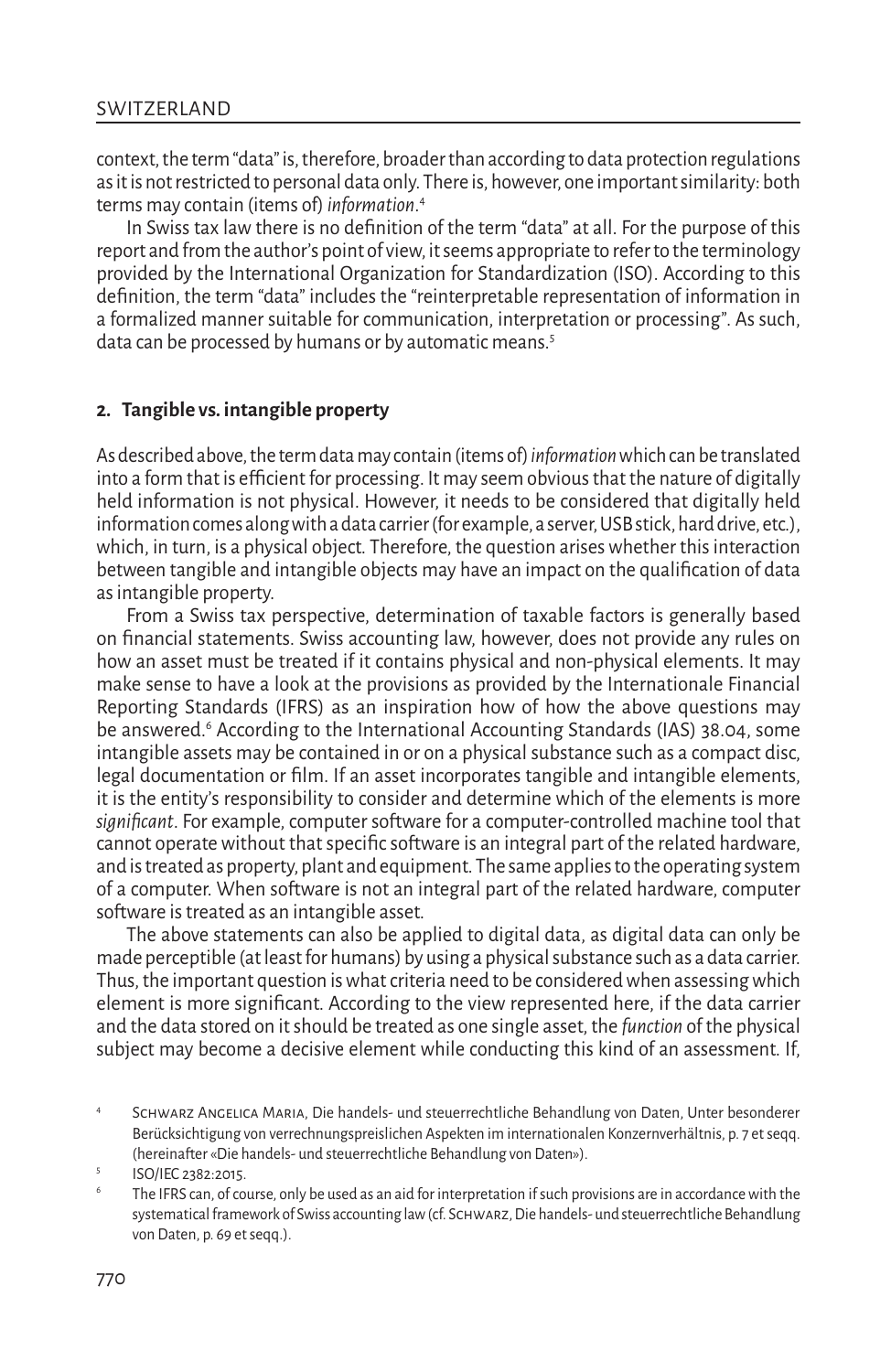for example, the function of the data carrier is solely limited to carrying or storing digital "data", it does not seem appropriate to consider the intangible element as less significant. This may even apply in the context of big data where the data carriers themselves are often valuable as they are technically designed specifically in order to handle big data volumes.<sup>7</sup> Especially when data is to be considered as strategic asset on the same scale as resources, it appears justified to also recognize its independent character, value and functions.<sup>8</sup> In the context of big data, therefore, qualification as an intangible asset might often seem more appropriate from an overall perspective.

# **3. Rights to data**

In Swiss doctrine, there is a lively discussion about the question whether and in what form a property right in data may be established. In general, the distinction between *personal* and *technical* data is made. This kind of a distinction is crucial, since Swiss data protection law applies to personal data only, whereas technical data does not fall within that scope. The distinction, however, is not always easy to draw, since the answer to the question whether data can be assigned to at least one identifiable person varies depending on the context. For example, information that is recorded by a car may be attributable to a specific person if such data is combined with localization data. In this context, it is to be noted that due to the technical possibilities that are constantly growing, more and more personal references can be made from data that was originally anonymous.<sup>9</sup>

# *3.1. Personal data*

Swiss data protection law does not provide for any property rights to personal data. As a consequence, no such right can be transferred to a third party since there is not a comprehensive right to one's "*own*" data.10 Nevertheless, for individuals whose personal data is being processed, data protection regulations provide a legal position that is at least quite comparable to a property right. For example, companies that process personal data are generally only allowed to do so if the individual in question agrees to that.<sup>11</sup> Further, data protection law may convey a right to information that allows the individuals to request copies of their processed personal data.12

<sup>7</sup> Schwarz, Die handels- und steuerrechtliche Behandlung von Daten, p. 128 et seqq. with further references.

<sup>8</sup> For the term «data assets» cf. SCHWARZ ANGELICA MARIA, Daten bilanzieren?, in: Recht relevant für Verwaltungsräte, 5/2021 (hereinafter «Daten bilanzieren?»).

SCHMID ALAIN/SCHMIDT KIRSTEN JOHANNA/ZECH HERBERT, Rechte an Daten – zum Stand der Diskussion, in: sic! 11/2018, p. 2 et seq.

<sup>&</sup>lt;sup>10</sup> Thouvenin Florent, Wem gehören meine Daten? Zu Sinn und Nutzen einer Erweiterung des Eigentumsbegriffs, in: SJZ 113/2017, p. 26.

<sup>11</sup> Art. 13 para. 1 FADP.

<sup>&</sup>lt;sup>12</sup> Art. 8 para 1 FADP; THOUVENIN, p. 26 et seq.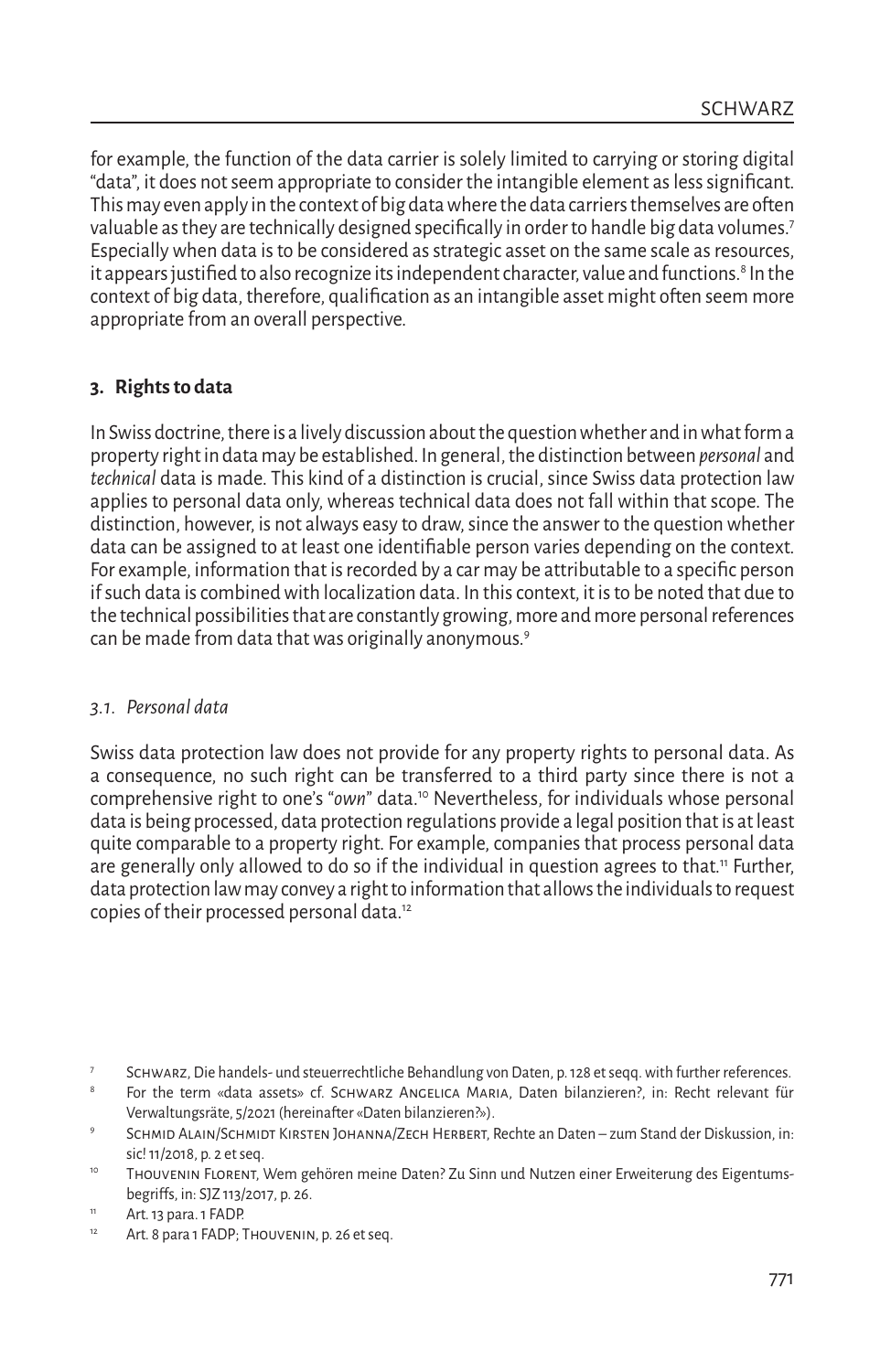# *3.2. Technical data*

Data that is not considered as personal data, qualify as technical data. This includes, but is not limited to, data generated by machines without direct human intervention. Since Swiss data protection law does not apply to technical data, the question arises whether Swiss law provides for another legal basis that grants or protects possible rights to data.

# *3.2.1 De lege lata*

# *3.2.1.1. Property law*

Swiss property law does not provide for a definition of the term "property"'. However, there is a wide consensus that the term refers to *tangible objects* only.13 As outlined above, data may contain (items of) information and, thus, should likely be qualified as intangible property even if they come along with physical elements. In this sense, Swiss property law cannot grant or protect any rights to data.14

# *3.2.1.2. Intellectual property law*

The Federal Act on Copyright and Related Rights (CopA)<sup>15</sup> regulates, inter alia, the protection of authors of literary and artistic works. According to article 2 paragraph 1 CopA, the term "works" refers to literary and artistic intellectual creations with individual character, irrespective of their value or purpose. Article 10 paragraph 1 CopA grants the author the exclusive right to decide whether, when and how his work is used. In general, data may fall under the scope of Swiss copyright law as long as they contain an intellectual creation with individual character. However, if data is generated by machines without direct human intervention, there is a lack of an intellectual creation, as intellectual creations require a contribution made by a human. On the other hand, databases may qualify for copyright protection provided that the selection or arrangement of the collected data is an intellectual creation with an individual character (cf. article 4 paragraph 1 CopA).16

# *3.2.1.3. Law against unfair competition*

Article 2 of the Federal Act on Unfair Competition (UWG)<sup>17</sup> states that every behaviour or business practice that is deceptive or that in any other way infringes the principle of good faith and which affects the relationship between competitors or between suppliers and customers is unfair and illegal. In particular, according to article 5 lit. c UWG, anyone who adopts and exploits the marketable work product of another person without reasonable effort of his own by means of technical reproduction processes, as such is acting unfairly. In general, a big data analysis may represent a marketable work result and, thus, be protected by article 5 lit. c UWG. The following needs to be considered when it comes to assessing whether or not someone's own efforts have been contributed: If data collection is only a

<sup>&</sup>lt;sup>13</sup> WOLF STEPHAN/WIEGAND WOLFGANG, in: Geiser/Wolf (eds.), Basler Kommentar, Zivilgesetzbuch II, preliminary remarks to art. 641 et seqq. ZGB n. 5 et seq.

<sup>14</sup> Schwarz, Die handels- und steuerrechtliche Behandlung von Daten, p. 176 with further references.

 $^{15}$  SR 235.1.

<sup>16</sup> Schwarz, Die handels- und steuerrechtliche Behandlung von Daten, p. 186 et seqq. with further references; SCHMID/SCHMIDT/ZECH, p. 4.

<sup>&</sup>lt;sup>17</sup> SR 241.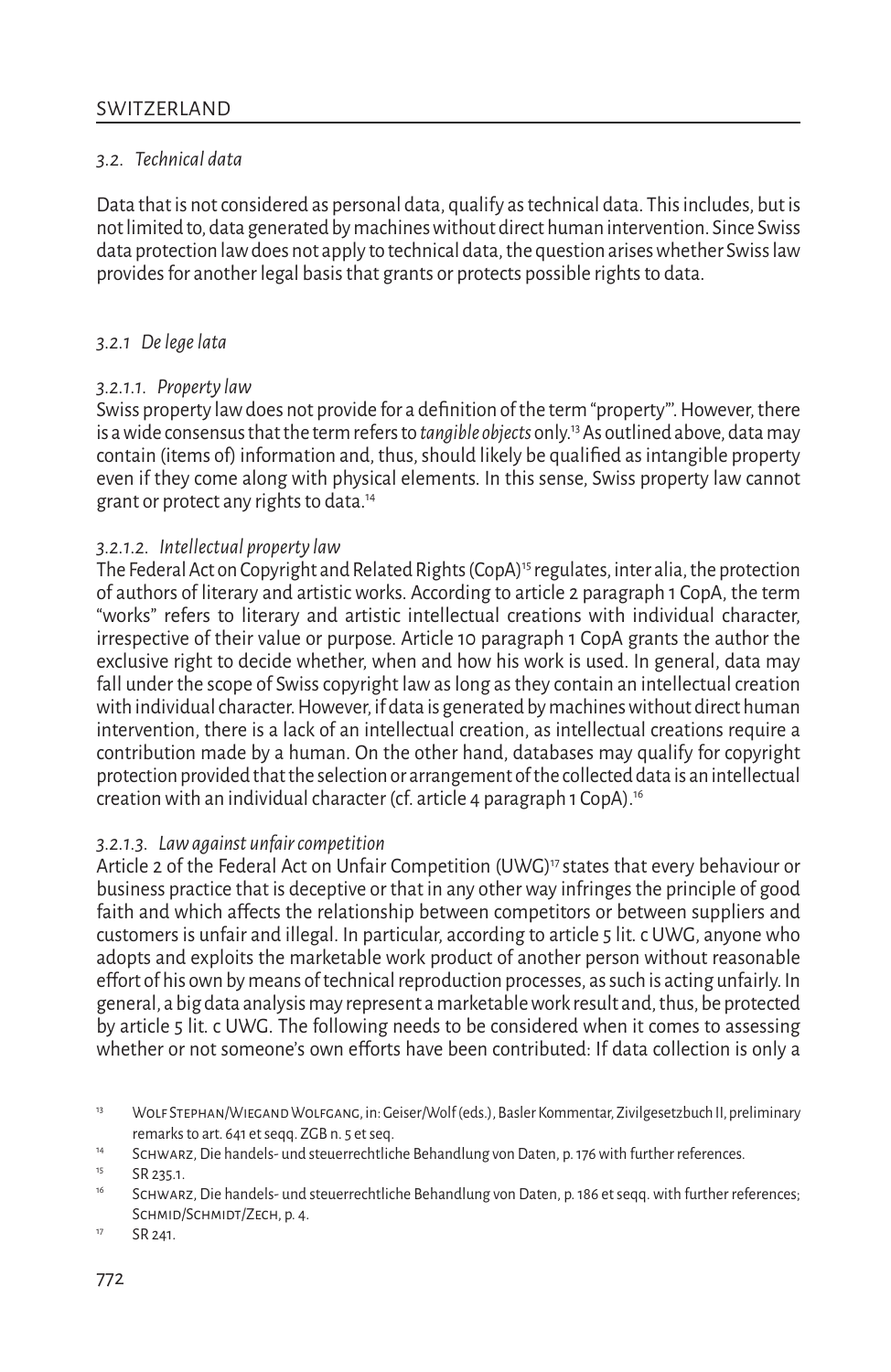*by-product* of the actual commercial activity of an entity, the data collection itself is not considered as an effort in the sense of the law against unfair competition. Thus, only the efforts relating to subsequent processing of data may be taken into account.<sup>18</sup>

# *3.2.2. Doctrine and de lege ferenda*

The above statements show that, to a certain degree, the current law already provides protection regarding technical data. While some authors are of the opinion that this protection is sufficiently comprehensive, others believe that a special data right must be introduced.

## *3.2.2.1. Rights to data sources*

Article 641 of the Swiss Civil Code (CC)<sup>19</sup> lays down the principle that the owner of an object is free to dispose of it within the limits of the law. The owner has the right to reclaim it from anyone withholding it from him to protect it against any unwarranted interference. According to article 642 CC, the owner of an object also has ownership of all its constituent parts. A constituent part is anything that, according to local custom, is held to be an essential part of an object and which cannot be detached without destroying, damaging or altering it.

By referring to the above provisions, Kohler does not consider introduction of a special data right to be necessary, as ownership rights not only refer to the object itself but include its components as well. For example, the legal owner of a car is also entitled to use the data collected by a sensor of the car. Whether and to what extent the car manufacturer is entitled to use this technical data depends on the legal framework as well as on the contractual arrangement.<sup>20</sup>

According to Kohler, therefore, the link is made by analysing who has the rights to the data sources. This approach seems to be less of a concern if the data source itself is a physical object (such as a sensor), since in such circumstances the principles provided by Swiss property law may apply. However, it may become more problematic if the data sources themselves are of a digital nature. This could be, for example, the case if the generated data is a result of an internet-based survey that is being conducted anonymously and, thus, cannot be assigned to at least one identifiable person. In addition, a physical source is also missing if data is being transferred from one party to another for the exchange of money.

# *3.2.2.2. Res digitalis*

Eckert, on the other hand, argues for an extension of the concept of Swiss property law and qualifies data as *res digitalis*. Legal uncertainty could be significantly reduced by relying on existing principles. This kind of an understanding would lead to the conclusion that data can be allocated to an owner and that owners generally have the rights provided by property law.21 However, if data qualifies as personal data, data protection law must be applied as *lex specialis*. Data protection law, however, cannot assign ownership to the data to the individual whose personal data is being processed. Instead, the owner of the digital data remains the "owner" of the personal data. However, the owner's rights are restricted by data protection

<sup>18</sup> SCHMID/SCHMIDT/ZECH, p. 5.

<sup>&</sup>lt;sup>19</sup> SR 210.

<sup>20</sup> Kohler Patrick, Rechte an Sachdaten, in: sic! 7-8/2020, p. 412 et seqq.

<sup>21</sup> Eckert Martin, Digitale Daten als Wirtschaftsgut: digitale Daten als Sachen, in: SJZ 112/2016, p. 249.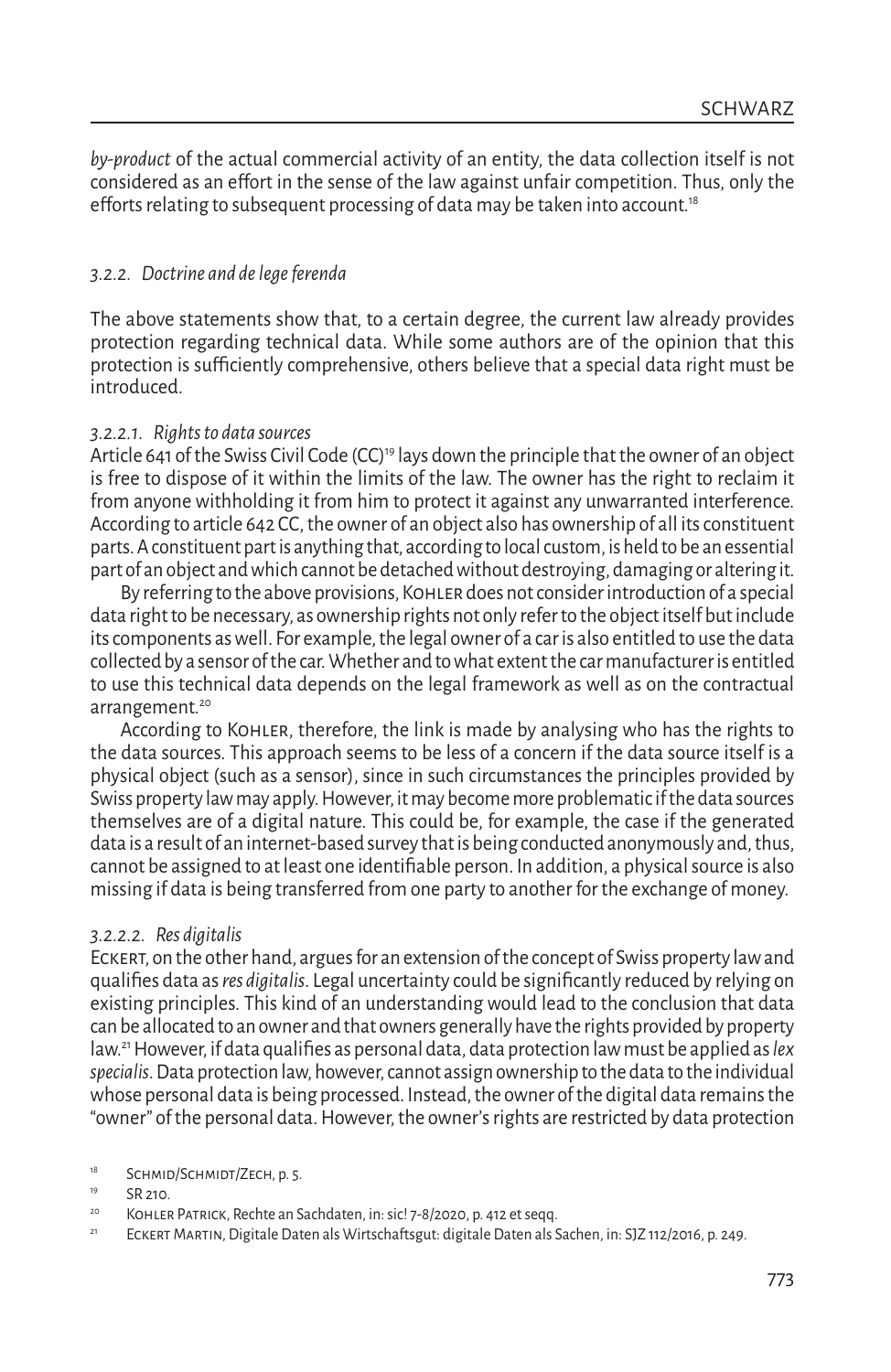# **SWITZERLAND**

law. The same applies if the data fall within the scope of intellectual property law.<sup>22</sup>

The critical response to this theory is that data qualifies as a public good and, thus, are not comparable with an object as defined by property law. As a public good, data are nonexcludable and non-rival. From a legal (and not from a technical) view, data is non-exclusive as various persons may use the data at the same time.<sup>23</sup>

# *3.2.2.3. Analogous application of property law*

Hess-Odoni is also of the opinion that Swiss property law only applies to physical objects. The author proposes introduction of an ownership right to data, which is based on the analogous application of Swiss property law regulations and which should be further developed by case law. The ownership right should include, inter alia, a right of free disposal, a surrender claim and a claim for cancellation. Further, transfer of the entitlement to data should be effected by a written legal assignment in analogy to article 164 et seq. of the Swiss Code of Obligations  $(CO)$ .<sup>24 25</sup>

# *3.2.2.4. Access to data*

According to Thouvein/Weber, introduction of data ownership might create more problems than it solves since there would be a lot of open questions regarding specific implementation. In particular, it would need to be defined who would be entitled to the data that was originally collected. This, however, requires a distinction to be made between personal and technical data, which, as described above, is not always easy to draw.26 In this context, Weber raises the question whether *access* to data generated by machines should be, to a certain extent, uniformly regulated instead of creating a new right. This kind of regulation would need to take specific sectors into account, as a general right to access data can hardly be implemented.<sup>27</sup>

# **4. Interim conclusion**

The above statements show that Swiss law neither provides a uniform definition of the term "data", nor does it provide for an exclusive right to data. The question as to whether and to what extent ownership to data should be introduced remains a controversial issue in both legal writing and public debates. The current discussion of whether or not there should be some type of data ownership will remain controversial, and it is not clear yet whether it will lead to a conclusion and which conclusion that would be.

<sup>23</sup> SCHMID/SCHMIDT/ZECH, p. 6.

- <sup>25</sup> Hess-Odoni Urs, Die Herrschaft an Daten, in: Jusletter from 17 May 2004.<br>26 Hestus von Fragental Veren Bought, Zum Bedeutungheitenschaften Netzerland.
- <sup>26</sup> Thouvein Florent/Weber Rolf H., Zum Bedarf nach einem Dateneigentum, in: Jusletter from 11 December 2017.
- <sup>27</sup> WEBER ROLF H., Zugang zu maschinengenerierten Daten, in: Jusletter from 2 December 2019.

<sup>22</sup> Eckert Martin, Digitale Daten als Wirtschaftsgut: Besitz und Eigentum an digitalen Daten, in: SJZ 112/2016, p. 273 et seq.

<sup>24</sup> SR 220.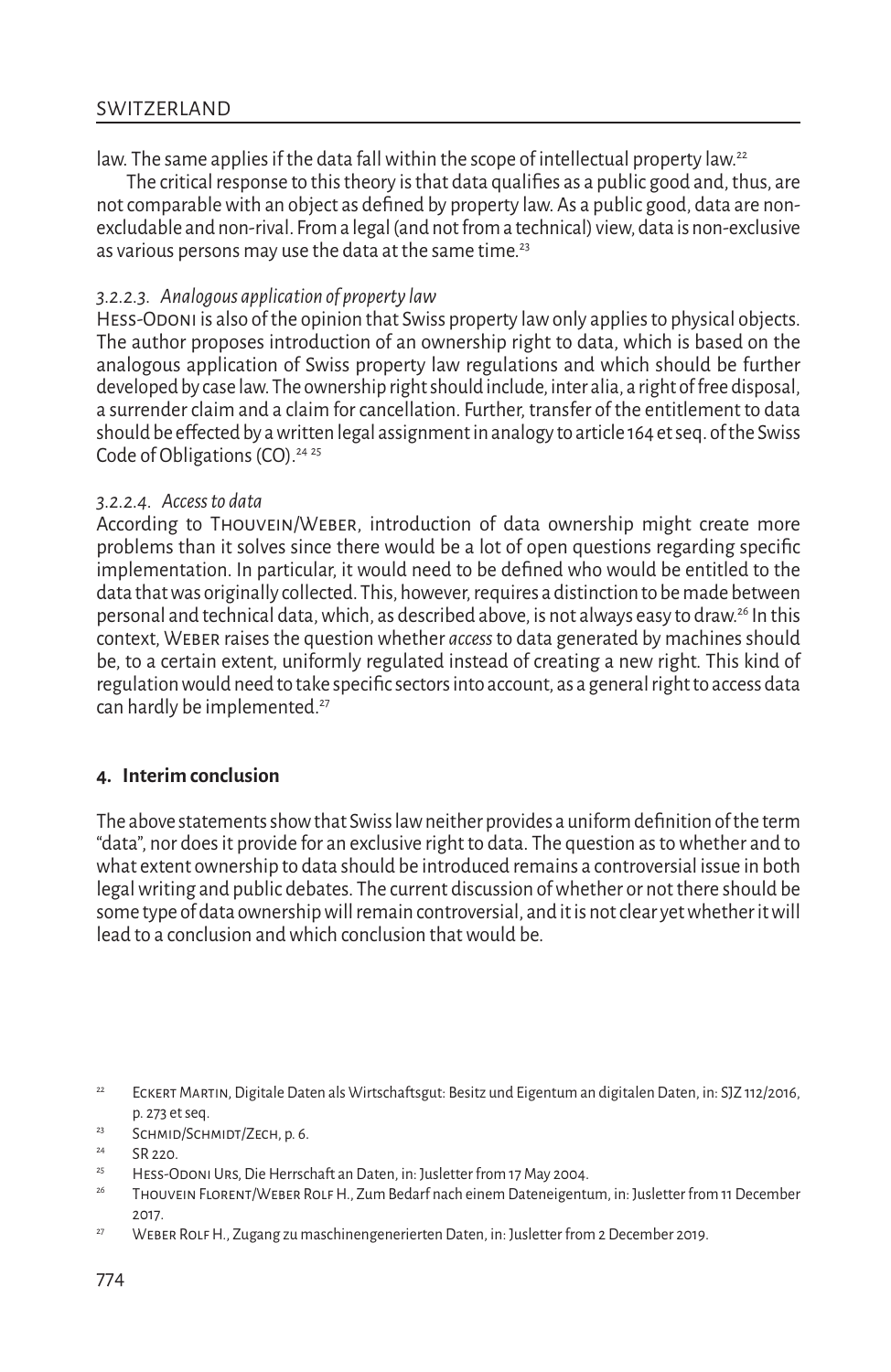# **II. Nexus and character**

# **1. General overview of the Swiss corporate tax system**

# *1.1. Applicable regulations*

Swiss tax law does not provide for any specific provisions relating to data transactions or data-driven businesses. Swiss income taxes are in general regulated by federal law (Federal Act on the Federal Direct Tax [FDTA])<sup>28</sup> and 26 cantonal tax laws. All cantonal tax laws, however, are required to comply with the harmonization rules as stated in the Federal Act on the Harmonization of Direct Cantonal and Communal Taxes (FHTA).<sup>29</sup> As the name suggests, the FHTA seeks to harmonize and align the principles of cantonal laws with each other and with the FDTA as, for example, for determining taxable profit and taxable capital. Due to harmonization of the tax legislation, most of the cantonal tax regulations are identical or at least very similar to the federal legislation.30

Income taxes are levied on the federal, cantonal and communal level. Capital taxes are imposed only at the cantonal and communal level. For the purpose of this branch report, the focus will be on the federal provisions and, thus, on income taxation.

# *1.2. Taxation of resident corporations*

A corporation is considered a Swiss tax resident and, thus, is subject to unlimited tax liability if:

- it is incorporated in Switzerland and, therefore, has its registered seat in Switzerland; or
- its place of effective management is in Switzerland (article 50 FDTA).<sup>31</sup>

On one hand, the legal domicile is determined by the statutes or, respectively, the place where the corporation is formally registered in the commercial registry. On the other hand, there are no provisions defining when a corporation abroad is deemed to be effectively managed in Switzerland. Jurisprudence and practice, however, have generally established that the place of effective management is located where the corporation has its economic and effective center. Thus, and in consideration of the corporate purpose, what is decisive is the location at which the day-to-day business is conducted in line with the corporate purpose.<sup>32</sup>

- <sup>28</sup> SR 642.11.
- $29$  SR 642.14.
- <sup>30</sup> The tax rates, however, are at the discretion of the cantons.
- Similar rules apply for determining the canton of residence within Switzerland (cf. art. 20 FHTA). It is to be noted, however, that, unlike in international tax law, in intercantonal tax law the criteria of registered seat and the place of effective management are not of equal rank. The place of effective management becomes the decisive factor for determining cantonal residency only if the registered seat is merely of a formal nature (Federal Supreme Court Decision 2C\_259/2009 of 22 December 2009, consideration 2.1; Oesterhelt Stefan/ Schreiber Susanne, in: Zweifel/Beusch (eds.), Kommentar zum Schweizerischen Steuerrecht, Bundesgesetz über die direkte Bundessteuer (DBG), art. 50 DBG n. 17.
- Federal Supreme Court Decisions 2C 1086/2012 and 2C 1087/2912 of 16 May 2012, consideration 2.2; Oesterhelt/Schreiber, art. 50 DBG n. 14 et seqq.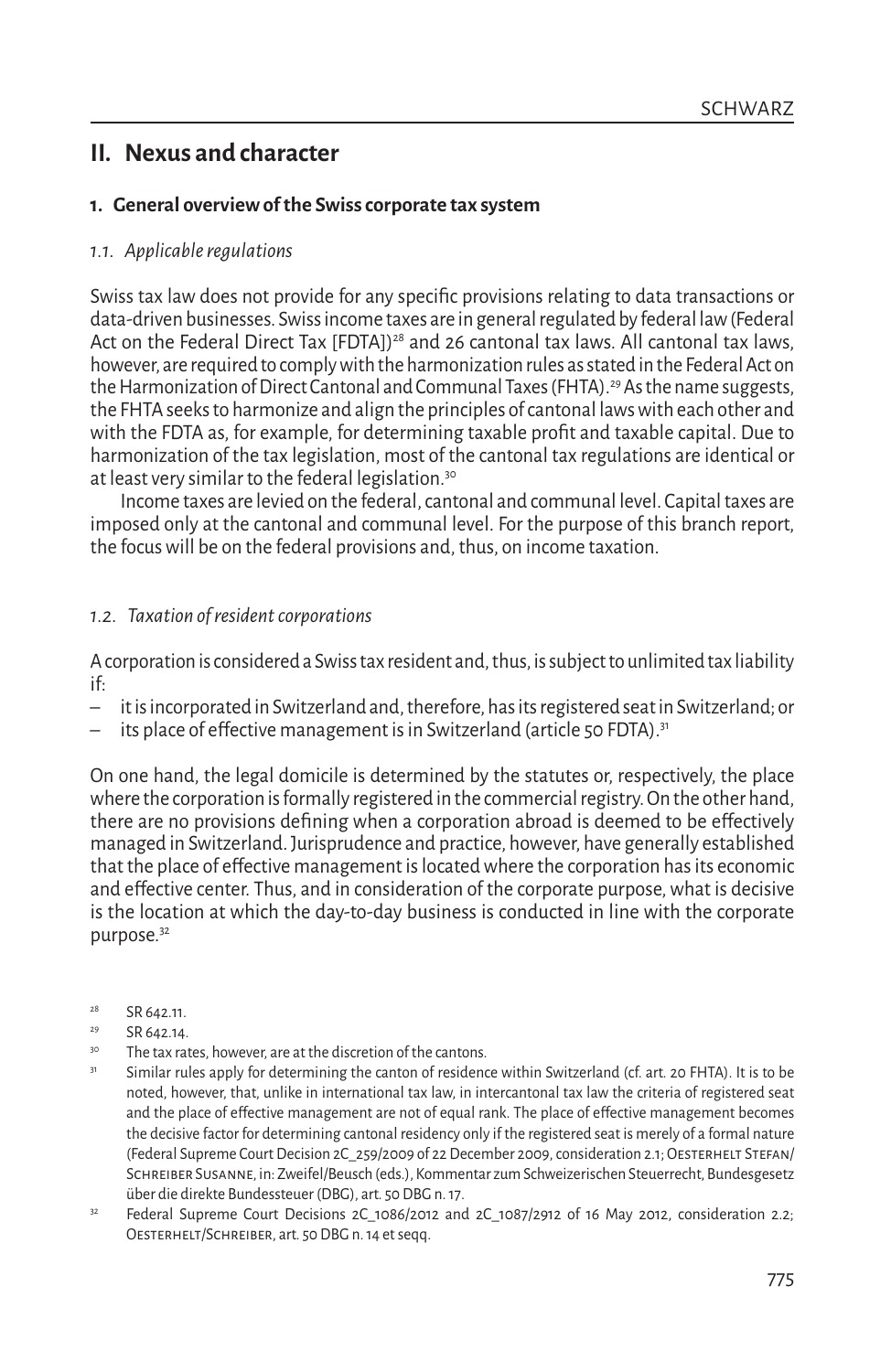# **SWITZERLAND**

Swiss resident corporations are generally subject to unlimited taxation on their annual worldwide income. Based on domestic provisions, an exemption is made for income attributable to foreign permanent establishments (PEs) and real estate situated abroad (article 52 FDTA). Such income, however, will be considered when determining the applicable tax rate (*Progressionsvorbehalt*).

# *1.3. Taxation of non-resident corporations*

Corporations that are incorporated in a foreign jurisdiction and not effectively managed in Switzerland are considered as non-resident. Non-resident corporations may only be subject to Swiss taxation if a certain economic nexus to Switzerland is established. This kind of a nexus could, in particular, be triggered by income attributable to a Swiss PE (article 51  $FDTA)$ <sup>33</sup>.

Article 51 paragraph 2 FDTA defines a PE as a fixed place of business, in which the activities of an enterprise are carried out in full or in part. Article 51 lists a number of examples of PEs, such as a branch, sales office, manufacturing plant or a permanent agency. It is to be noted that Swiss law does not require the presence of human personnel (even though the wording "in which" implies so). Instead, a place of business may also be established by machines or equipment.34 This definition based on Swiss domestic law widely corresponds with the definition provided by article 5 of the OECD's Model Income Tax Convention (OECD-MC). Whether and to what extent the Swiss definition is broader or narrower than the treaty definition needs to be defined on an individual basis taking specific tax treaty provisions into account.

Based on the wording of article 51 FDTA, it is not entirely clear to what extent preparatory or auxiliary activities are deemed to constitute a Swiss PE in the international context. In *intercantonal* cases, the Federal Supreme Court defines a PE as a fixed place of business with which an enterprise engages in an *essential qualitative and quantitative part* of its technical or commercial activity.35 In international cases, however, article 51 FDTA does not necessarily exclude activities that are of preparatory or auxiliary nature. It is always required though that the performed activities in question are *significant* throughout the value chain.36 In addition, it is to be considered that the Federal Supreme Court tends to apply a broader interpretation of the term "PE" when it comes to inbound cases. $37$  In 2012 the Federal Supreme Court ruled that higher requirements may be imposed on PEs abroad than on those in Switzerland.<sup>38</sup> In Swiss doctrine this decision has been widely criticized.<sup>39</sup>

For the sake of completeness, it is noted that unlike many other countries, Switzerland

<sup>33</sup> According to art. 51 FDTA, this kind of a nexus could also be established by income in connection with Swiss real property or income derived from Swiss partnerships.

<sup>34</sup> Oesterhelt Stefan/Schreiber Susanne, in: Zweifel/Beusch (eds.), Kommentar zum Schweizerischen Steuerrecht, Bundesgesetz über die direkte Bundessteuer (DBG), art. 51 DBG n. 32.

<sup>&</sup>lt;sup>35</sup> BGE 110 la 190, consideration 3; BGE 95 I 431, consideration 3; BGE 80 I 194, consideration 4b; DE VRIES REILINGH Daniel, in: Zweifel/Beusch/Mäusli-Allenspach (eds.), Interkantonales Steuerrecht, § 11 n 11 et seqq.

 $36$  OESTERHELT/SCHREIBER, art. 51 DBG n. 43.<br> $37$  Cf art. 52 para 1 DETA for outbound const

Cf. art. 52 para. 1 DFTA for outbound constellations.

<sup>&</sup>lt;sup>38</sup> BGE 139 II 78, consideration 3.1.

<sup>39</sup> Cf. Schreiber Susanne/Schwarz M. Angelica, Ausgewählte Urteile des Bundesgerichts zum internationalen Steuerrecht, in: ASA 87, 6-7, 2018-2019, p. 367.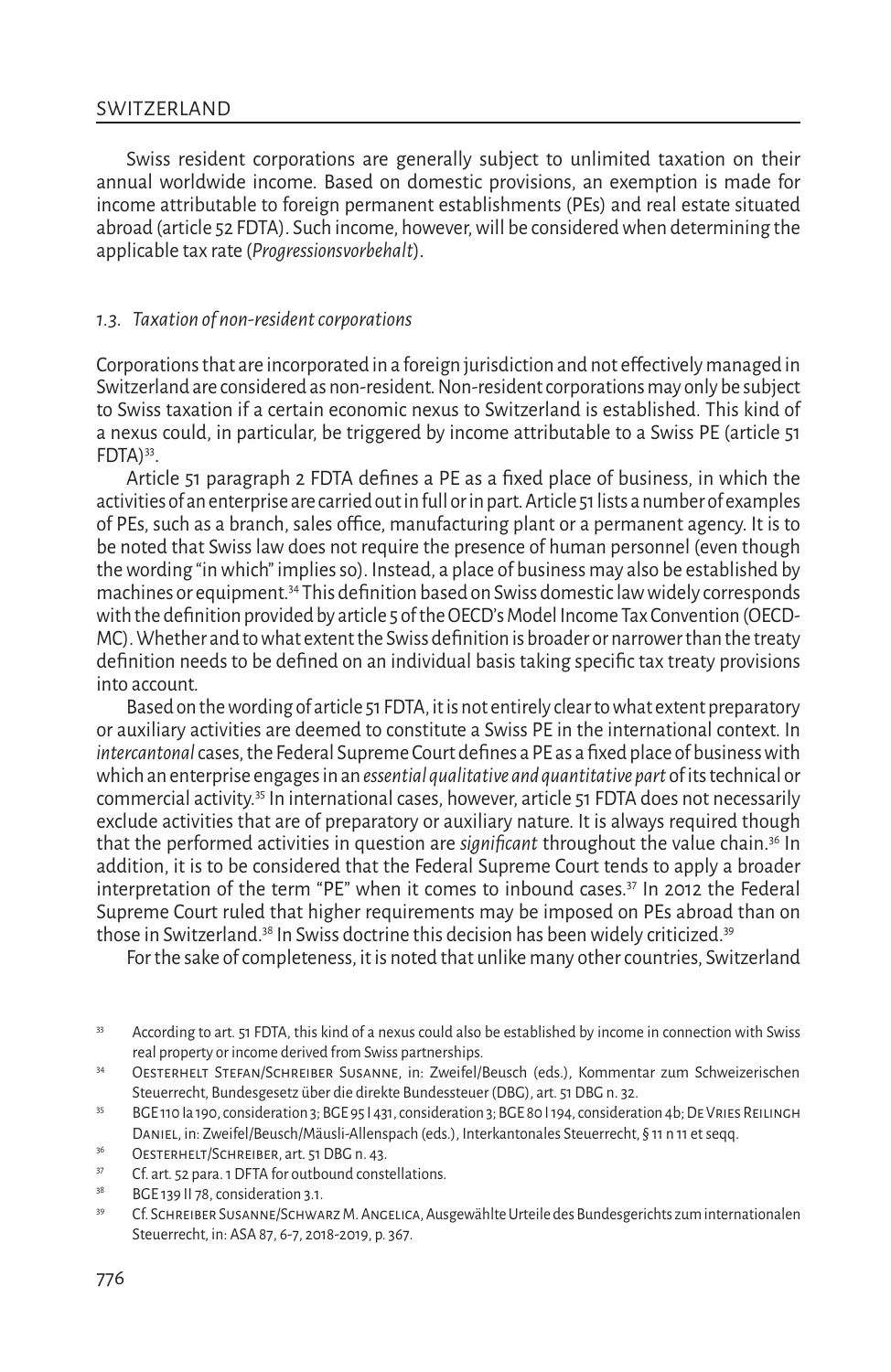did not introduce the concept of an agent PE into its tax legislation.

# *1.4. Determination of taxable income*

# *1.4.1. In general*

With regard to Swiss resident corporations, taxable income is primarily determined based on the statutory financial statements prepared in accordance with the statutory provisions contained in the CO (known as the principle of determinacy; *Massgeblichkeitsgrundsatz*). In the case of non-resident corporations, branch accounts may serve as a basis. Specific tax adjustments may apply in order to adequately account for the different objectives of commercial and tax law.

Gross income of a corporation includes most income streams. In general, no distinction is made between different sources or categories of income.<sup>40</sup> For example, capital gains realized by corporations are generally taxed like ordinary income.41 Further, interest or royalties and service fees are also generally subject to ordinary taxation. All expenses that are commercially justified and meet the arm's length principle are generally tax deductible. With the latest Swiss tax reform, however, exceptions to this general rule have been implemented (cf. below).

# *1.4.2. Swiss tax reform*

On 19 May 2019, the vote regarding tax reform and AHV financing (STAF) was accepted. The main point of STAF was to abolish certain tax privileges<sup>42</sup> that internationally have been considered as harmful tax practice. In order for Switzerland to continue to be an attractive business location with competitive fiscal conditions (at least from the perspective of the OECD), various measures have been implemented that are considered as non-harmful (and, thus, within the OECD guidelines). The Swiss *patent box* and the *super-deduction* for research and development (R&D) may become relevant to data-driven businesses (cf. below).

# **2. Residence and nexus of data-driven corporations**

# *2.1. Place of effective management*

The above principles show that based on Swiss domestic tax law data-driven corporations may only be considered Swiss tax residents and, thus, subject to unlimited tax liability, if their registered seat or place of effective management is in Switzerland. With regard to the place of effective management, it is to be noted that whereas processing and management of data used to take place under the responsibility of specific departments, the question of

<sup>40</sup> Cf. Stocker Raoul/Schmid Patrick, Switzerland, in: Haslehner/Lamensch (eds.), Taxation and Value Creation, p. 567.

<sup>41</sup> Depending on cantonal law, exemption may apply with regard to gains realized on the sale of real property.

 $42$  These kinds of tax privileges refer to holding, domicile and mixed companies at the cantonal level and to taxation as principal and the finance branch regime at the federal level.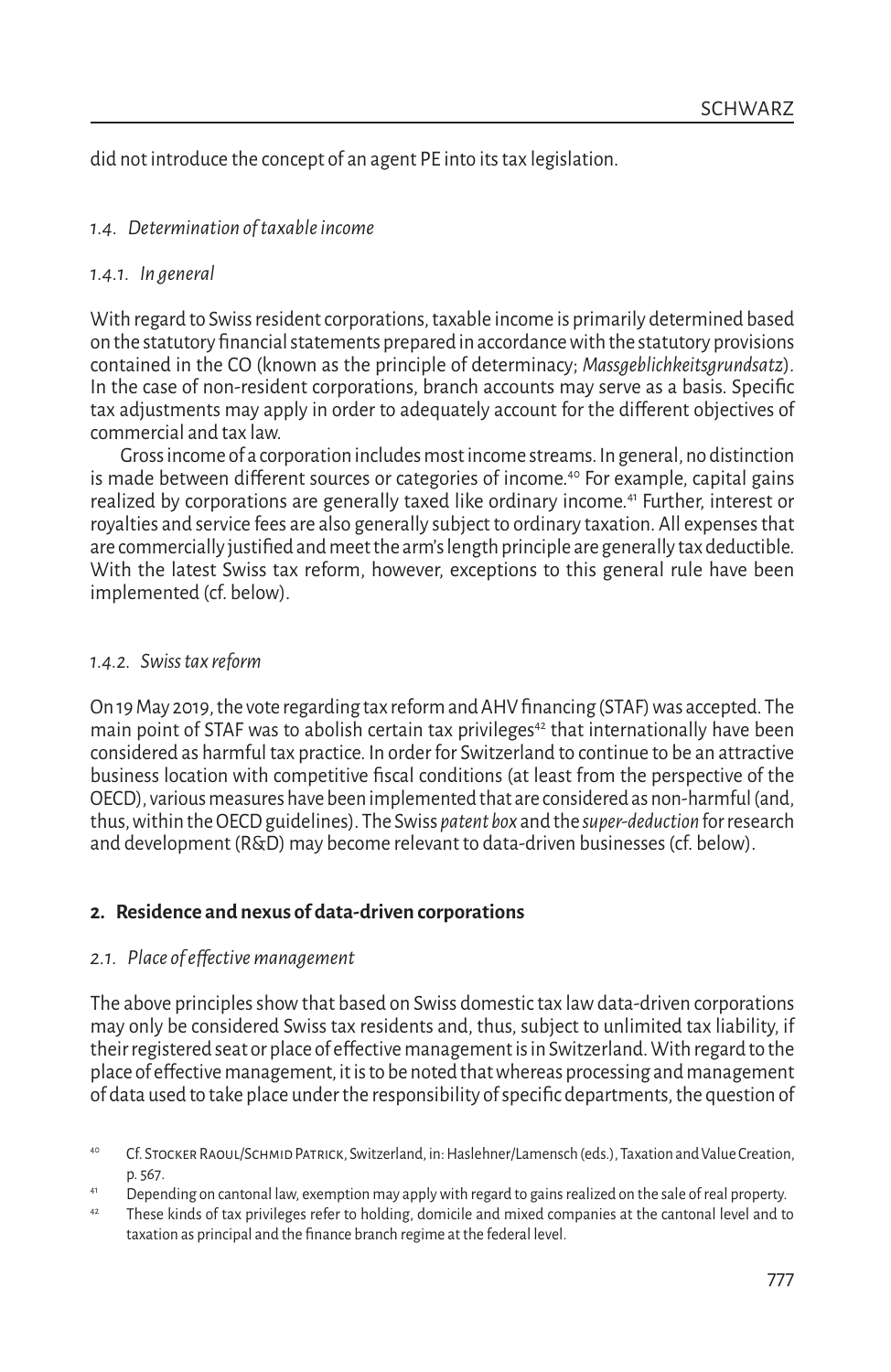how to deal with big data topics nowadays is mostly answered by company management.43 This especially applies where data analysis is made on a group-wide basis. This is an important reason why management information systems showing the most important key performance indicators (KPIs) on a screen surface (e.g., management dashboards, scorecards or cockpits) have become increasingly important.<sup>44</sup>

Therefore, in order for data-driven corporations to establish their place of effective management in Switzerland, data-related activities (e.g., selling, organizing, analysing, etc.) must be put into the context of the corporate purpose. In this sense, it may be useful to distinguish between (i) companies with mainly physical value chains, which are enriched with digital elements making production more intelligent and (ii) companies with mainly or solely digital or virtual value chains. For example, a car manufacturer intends to speed up the transition from manufacturing to sales. For that reason, the company enriches its physical value chain with collected data in order to digitalize its manufacturing process which, in turn, should lead to enhanced efficiency and cost management. In other words, smart technology is used to implement its industry 4.0 strategy. The physical product (here the car) is still the primary source of value, but data is used to improve the product or service offering. Companies whose business models are purely data-based are in contrast to this. Typical examples are data providers or data brokers. Data providers usually gather and sell raw data without adding significant value to it, whereas data brokers gather and combine data from different sources and create additional value with analytics. Both sell (items of) information that, depending on the grade of refinement, needs to be further processed or offers usable insights without further processing. Unlike the production sector, the business models of these companies are significantly or exclusively based on the concept of a virtual value chain.

For the car manufacturer, data fulfils a *supporting* function, whereas for data providers or brokers data is the *primary purpose* of the business concept. Thus, the question whether or not the place of effective management is in Switzerland cannot be answered equally for all companies using data as a business opportunity, and a case-by-case analysis is required. However, as a general rule, it can be assumed that the more business functions are focused on the use of data, the more important the question becomes as to *where* such data related decisions are made. This applies, in particular, to cases in which C-level functions (e.g., Chief Digital Officer [CDO], Chief Data Officer [CDO], Chief Analytics Officer [CAO] or Chief Innovation Officer [CIO]) are specifically created for big data-related decisions to build analytically mature organizations.

# *2.2. Swiss PE*

#### *2.2.1. De lege lata*

Limited tax liability requires a certain economic nexus to Switzerland. With regard to data-driven corporations, this kind of a nexus may particularly be established by a PE on Swiss territory. This, however, regularly presupposes that the business is conducted to a certain degree at a fixed place. It can be concluded, therefore, that in Swiss tax law there is (at least currently) no legal basis that would allow taxation of internationally operating

<sup>43</sup> Schwarz, Die handels- und steuerrechtliche Behandlung von Daten, p. 29.

<sup>44</sup> Schwarz, Die handels- und steuerrechtliche Behandlung von Daten, p. 27.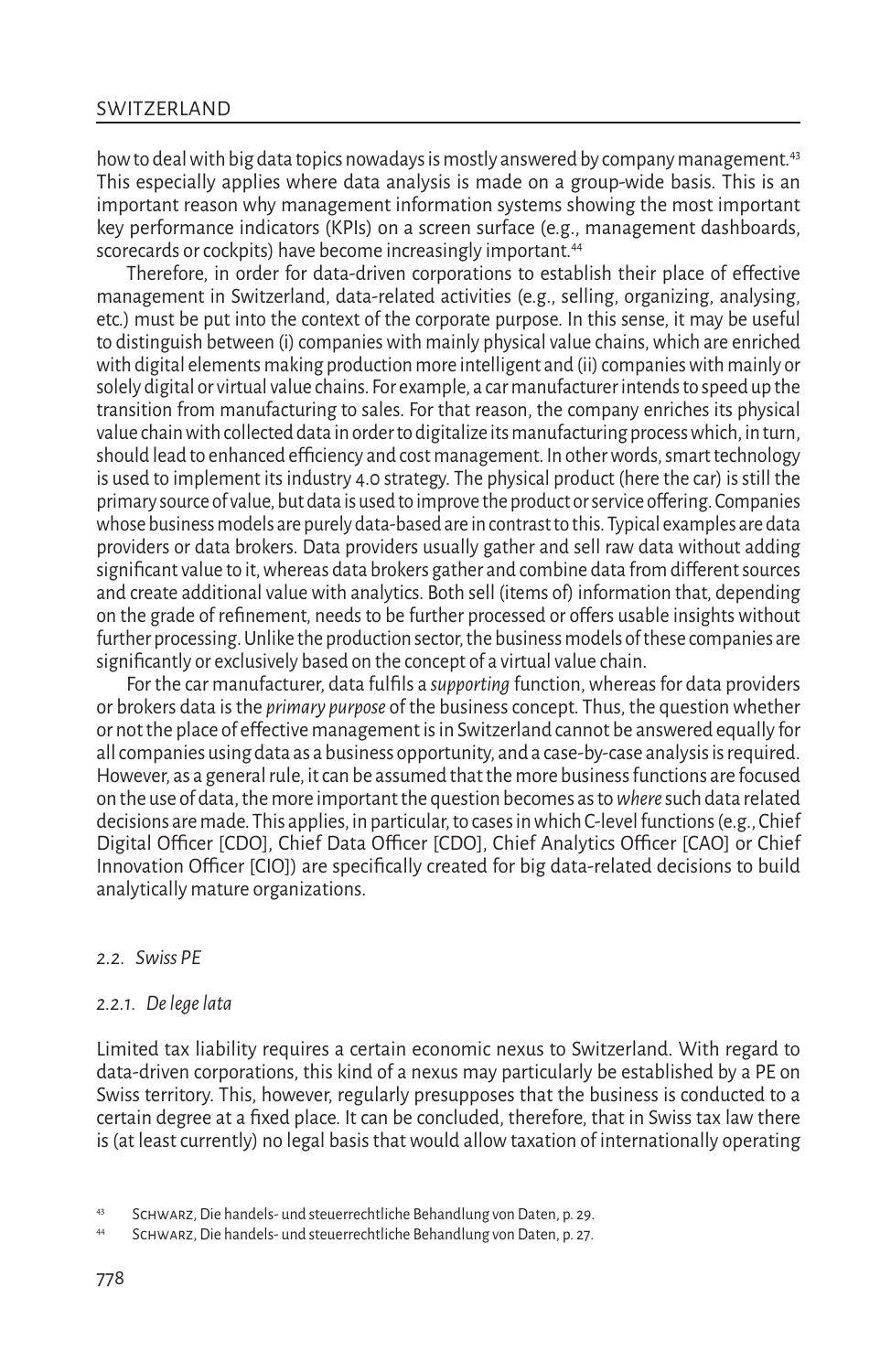data-driven corporations with a registered seat or place of effective management outside of Switzerland without a physical market presence in Switzerland. This even holds true if data-driven businesses create value on Swiss territory or if the data-based business model opens access to the Swiss market or Swiss customer segments as long as no fixed place of business is established on Swiss territory. This especially applies where data network effects occur. The term "data network effects" describes a process in which a product or service improves when more users join the network since this leads to generation of more data. For example, as more people from a specific region use a specific navigation app, the more data the company (as the provider of such app) has available to refine key features such as traffic predictions, route suggestions or estimated arrival times. Thus, a solely virtual economic presence (even if significant) does not lead to establishment of a Swiss PE based on current Swiss tax law.

With regard to data collection, a more differentiated approach is required. The question whether collection of data from Swiss sources may establish a Swiss PE depends on the nature of the data source. For example, collection of personal data from human beings may not establish a PE since persons, for obvious reasons, cannot be regarded as a fixed place of business. The possibility that these persons may be in a fixed place of business at the time of data collection does not alter the fact that (i) the premises are not at the disposal of the datadriven corporation and (ii) these persons cannot be regarded as personnel of the company.

The situation, however, may be different if technical data is collected from sensors that are on Swiss territory (e.g., car sensors, weather stations, cameras, GPS sensors, telephone poles, machine sensors and smart devices, which together form the Internet of Things [IoT], etc.). Whether or not a sensor can be regarded as a fixed place of business mainly depends on its nature and purpose. Similar to servers, sensors may, in theory, establish a PE as the presence of human personnel is not a requirement. The discussion surrounding the question of under which criteria a server may establish a PE is more of an academic one, and the author is unaware that this issue has ever been addressed by the Federal Supreme Court.45 According to Swiss doctrine, a server will particularly only qualify as a PE if it is considered to be fixed, operates with a certain degree of autonomy and is at the disposal of the corporation.46 With regard to sensors, this leads to the following conclusion: Sensors that are mobile (e.g. car sensors) are not fixed and, thus, are not able to establish a PE. Fixed sensors, such as weather stations, may establish a PE as long as the data extracted from them is part of the core business of the corporation and not only of an insignificant nature. Here again, this question can only be answered if a specific business purpose is taken into account. Further, if raw data is extracted, the corporation may be required to further process the data at its headquarters. This may be an important aspect as extraction of raw data can be degraded to a preparatory function.

#### *2.2.2. De lege ferenda*

In the context of the OECD's work on digital taxation (the two-pillar approach), the State Secretariat for International Finance (SIF) published a statement in November 2019

<sup>45</sup> In this context, however, it is worth mentioning that in 1903 the Federal Supreme Court characterized vending machines as a PE in an intercantonal constellation (cf. BGE 29 I 8).

<sup>46</sup> Lehmann Daniel, E-Commerce: Steuerliche Rahmenbedingungen, eine Standortbestimmung, in: Steuer Revue No. 1/2001, p. 6.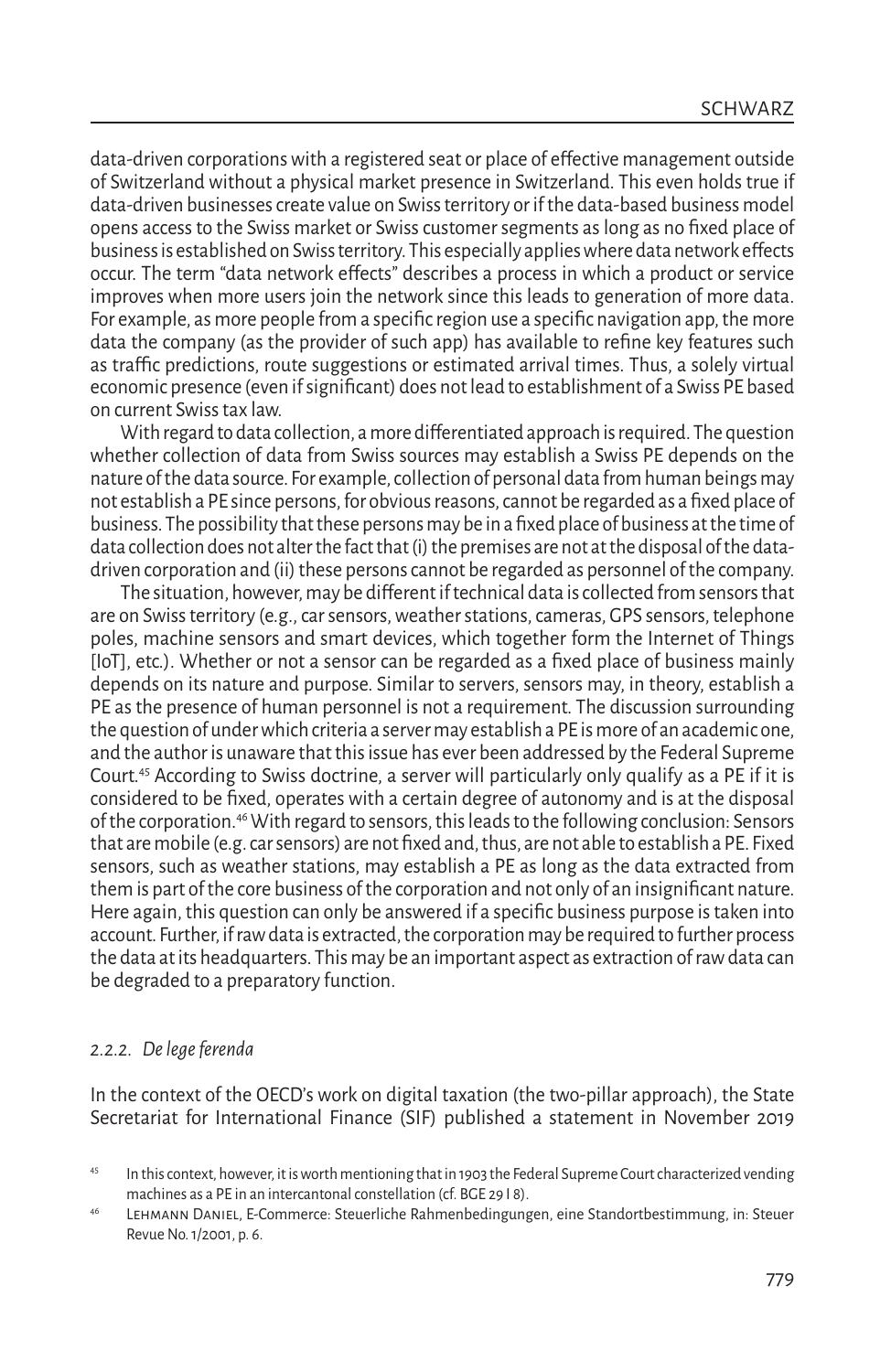acknowledging the progress on BEPS 2.0. According to this announcement, Switzerland is committed to tax sovereignty and fair tax competition. Thus, the SIF considers that a binding minimum tax level generally hampers innovation and growth.<sup>47</sup> As a response to the OECD's Statement on a Two-Pillar Solution to Address the Tax Challenges Arising from the Digitalisation of the Economy published on 8 October 2021,<sup>48</sup> the SIF released another statement calling for legal certainty in the implementation of the key parameters in international corporate taxation. According to the SIF, the new taxing rights for market jurisdictions are moderate, and unilateral digital taxes are to be abolished with binding effect. Other points of importance for Switzerland, however, are still open and to be detailed in the coming months. The SIF highlighted again that Switzerland is committed to rules that foster innovation and prosperity, that are applied uniformly worldwide and that are subject to a dispute settlement mechanism. The aim is to create legal certainty for the companies concerned. Switzerland is critical of the OECD's timetable, as it does not yet sufficiently respect national legislative processes. Thus, it will not be possible for Switzerland to introduce the new rules by 2023, as envisaged by the OECD. In parallel with the ongoing work of the OECD, the Federal Department of Finance, in close collaboration with other departments and the involvement of the cantons, cities, businesses and academia, will, by the first quarter of 2022, draw up internationally accepted proposals for the Federal Council that will continue to offer businesses the best possible framework conditions for sustainable growth.49

# *2.3. Income taxation*

As stated above, income derived from data transactions or analysis is generally subject to Swiss taxation. However, an exemption may apply if the data architecture containing the big data solution qualifies as a patent or similar right. Further, corporations implementing a data-based business model may be eligible for the R&D super-deduction.

# *2.3.1. Patent box*

As of 1 January, Swiss tax reform introduced the patent box at the cantonal and communal levels reducing corporate income tax from qualifying patents and similar intellectual property rights. The benefits granted under the patent box regime are not automatically granted. Instead, a company must file a written request together with supporting documents<sup>50</sup>

- <sup>47</sup> The SIF announcement is available at <https://www.sif.admin.ch/sif/en/home/dokumentation/fokus/ digitalbesteue rung.html> (last visited: 12 December 2021).
- <sup>48</sup> The statement is available at <https://www.oecd.org/tax/beps/statement-on-a-two-pillar-solution-toaddress-the-tax-challenges-arising-from-the-digitalisation-of-the-economy-october-2021.pdf> (last visited: 12 December 2021).
- <sup>49</sup> The SIF announcement is available at <https://www.sif.admin.ch/sif/en/home/documentation/press-releases/ me dienmitteilungen.msg-id-85410.html> (last visited: 12 December 2021).
- <sup>50</sup> It is to be noted that, although it was intended in the BEPS Action plan 5, Switzerland does not include inventions in the patent box by small and medium-sized enterprises (SMEs), which are not protected by a patent.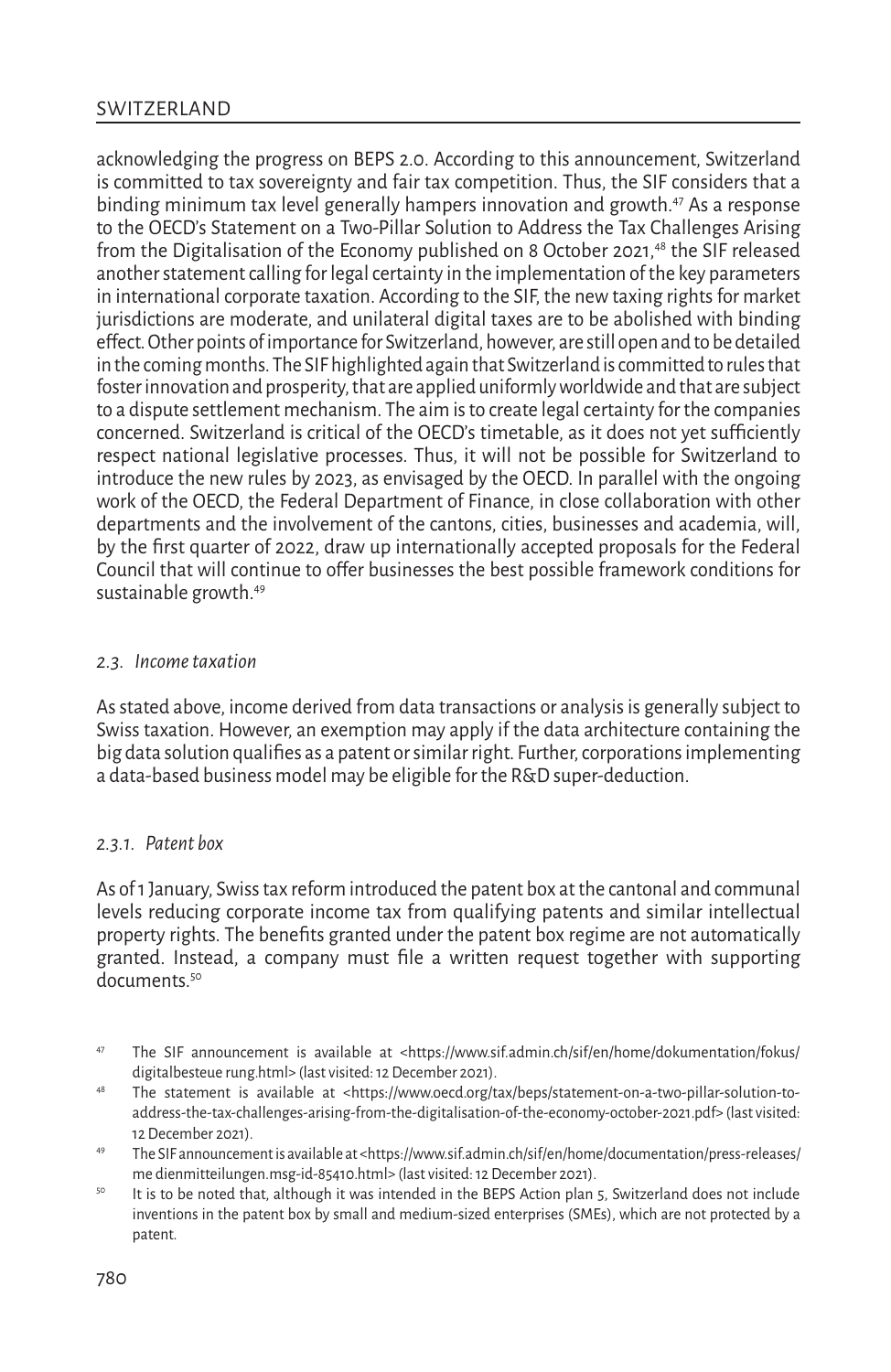To put it in a nutshell, the patent box allows income from patents and similar intellectual property rights to the extent that it is based on qualifying R&D expenses in Switzerland, to be reduced up to a maximum of 90% (depending on the cantonal implementation; the relief is, however, subject to an overall maximum deduction of 70% of taxable profit). To enter the patent box, previously incurred R&D expenses from developing the patents in question will have to be taxed at the applicable corporate income tax rate. Resident corporations as well as PEs of non-resident corporations are eligible to benefit from the patent box.<sup>51</sup>

# *2.3.1.1. General requirements*

# *a) Qualifying patents and similar rights*

The Swiss patent box regime not only covers Swiss but also foreign patents. According to the Federal Act on Patents for Inventions (PatA), $52$  patents are granted for new inventions applicable in industry (article 1 PatA). An invention is considered to be new if it does not form part of the state of the art (article 2 PatA). Products as well as processes can be patented as long as the invention solves a problem in a new, non-obvious and technical way. Further, the patent box also covers similar (Swiss or foreign) rights such as supplementary protection certificates or topography rights.53 Categorization of boxes may be based on the number of patents, products or product lines.

# *b) Determination of privileged income*

Determination of privileged income requires two steps: As a first step, usually a residual method is applied in order to identify privileged income.54 The starting point is the profit resulting from a specific product. If such profit cannot be determined reliably, the total profit of the corporation will be used and reduced by (ordinarily taxed) profits that are not related to the patents or similar rights. As a second step, the identified privileged income will be adjusted by the *modified nexus approach*. This means that only the income attributable to domestic R&D costs can benefit from the tax discount. The nexus ratio is calculated as the ratio of qualifying R&D costs (cost related to R&D activities performed by the corporation and/or unrelated parties) to the total R&D costs (also including any patent acquisition costs). Not qualifying, for example, are expenditures for contract research by foreign group companies. The nexus quotient can be a maximum of 100%. The up-lift<sup>55</sup> is limited to 30% of qualifying expenses.56 Multiplication of the residual profit with the nexus factor results in what is known as box profit (*Boxengewinn*).

- <sup>54</sup> Bertschinger/Mühlemann, p. 183.
- <sup>55</sup> The purpose of the up-lift is to ensure that the nexus approach does not penalize taxpayers excessively for acquiring IP or outsourcing R&D activities to related parties. The up-lift still ensures that taxpayers only receive benefits if they themselves undertook R&D activities, but it acknowledges that taxpayers that acquired IP or outsourced a portion of the R&D to a related party may themselves still be responsible for much of the value creation that contributed to IP income (Hinny, p. 66 with reference to OECD/G20, BEPS-Action 5, Final Report, 28, ciph. 41.
- <sup>56</sup> Cf. Hinny, p. 65 et seqq.

<sup>51</sup> Bertschinger Michael/Mühlemann Marco, Die neue Patentbox – bundesrechtliche Vorgaben und kantonale Umsetzung, in: Steuer Revue No. 75/2020, p. 178.

 $52$  SR 232.14.

<sup>53</sup> Cf. Hinny Pascal, Unternehmenssteuerreform (STAF), Praxiskommentar, p. 57 et seqq.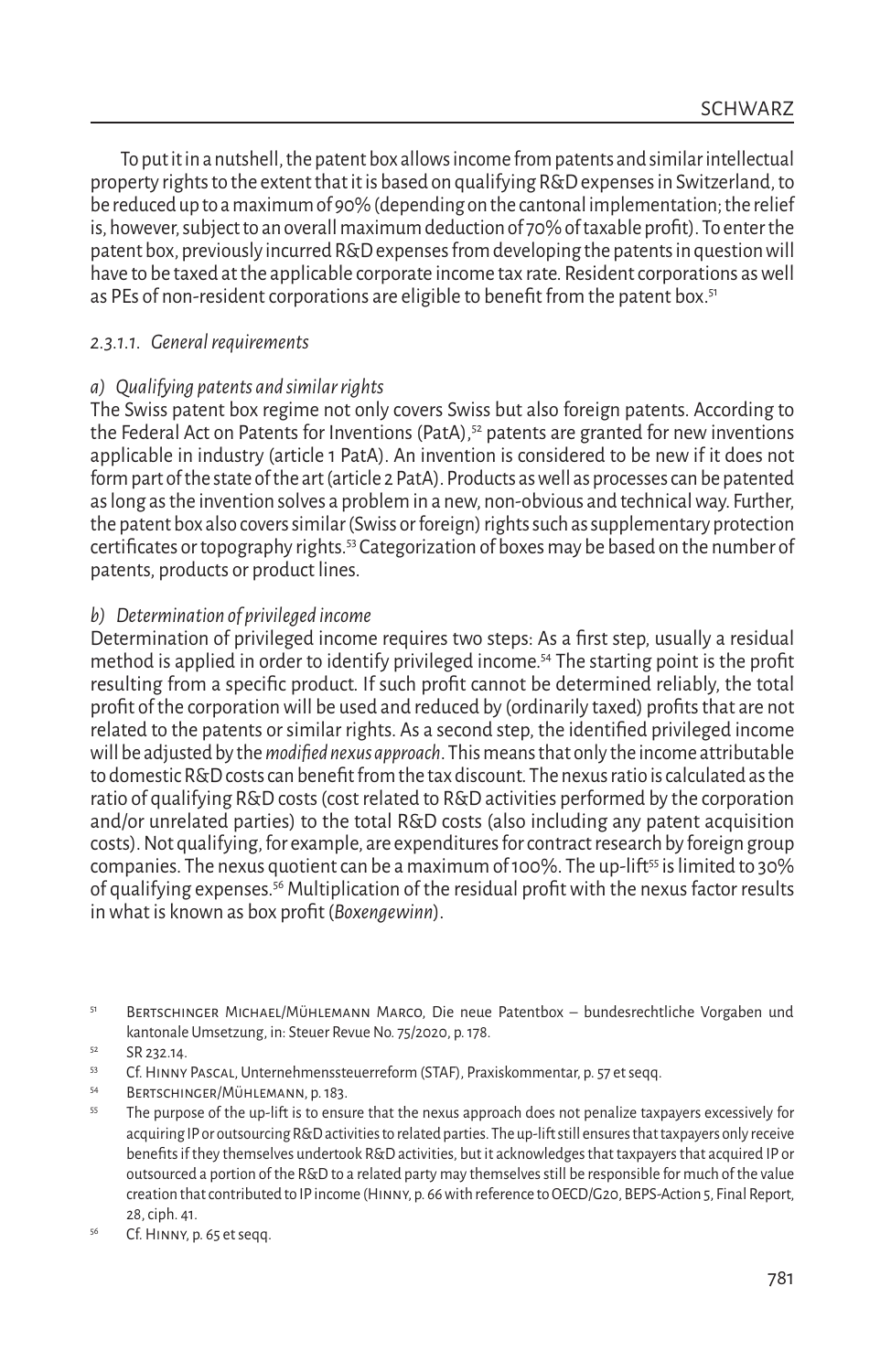# **SWITZERLAND**



The above information can be graphically illustrated as follows:

*Figure 1: Swiss patent box (illustration inspired by Dietschi Marc/Taddei Pascal, Die Schweizer Patentbox, article available at <https://www.kalaidos-fh.ch/de-CH/Blog/Posts/Archiv/sr-1191- Die-Schweizer-Patentbox> (last visited: 12 December 2021).*

#### *c) Reduction*

A maximum of 90% of adjusted box income will be reduced. Thus, at least 10% will be taxed ordinarily (for the overall maximum deduction cf. above). Although the cantons may legislate a less generous exemption, most of the cantons have adopted the maximum exemption rate (e.g., Zurich, Basel-City, Basel-Land, Berne, Schwyz or Zug).

To enter the patent box, previously incurred R&D expenses that arose to develop the patents in question will have to be taxed at the applicable corporate income tax rates.

# *2.3.1.2. Patent protection for big data solutions*

Big data solutions can be extremely complex, and as the technological environment is of a dynamic nature, the big data landscape is still evolving. In the past, data were often in silos – collected and analysed for single purposes as the costs for storage and testing models were high. With the availability of new technologies, this has now changed, and corporations are eager to bring large datasets together while applying a strategy of data linkage and integration allowing them to make decisions group-wide that are better informed or to make powerful predictions.

The foundation of big data analytics is known as *big data architecture*. 57 The term "big data architecture" describes the overarching system used to manage large amounts of data so that they can be stored, managed, analysed and exploited for business purposes. In

<sup>57</sup> Cf. Schwarz, Die handels- und steuerrechtliche Behandlung von Daten, p. 14 et seqq.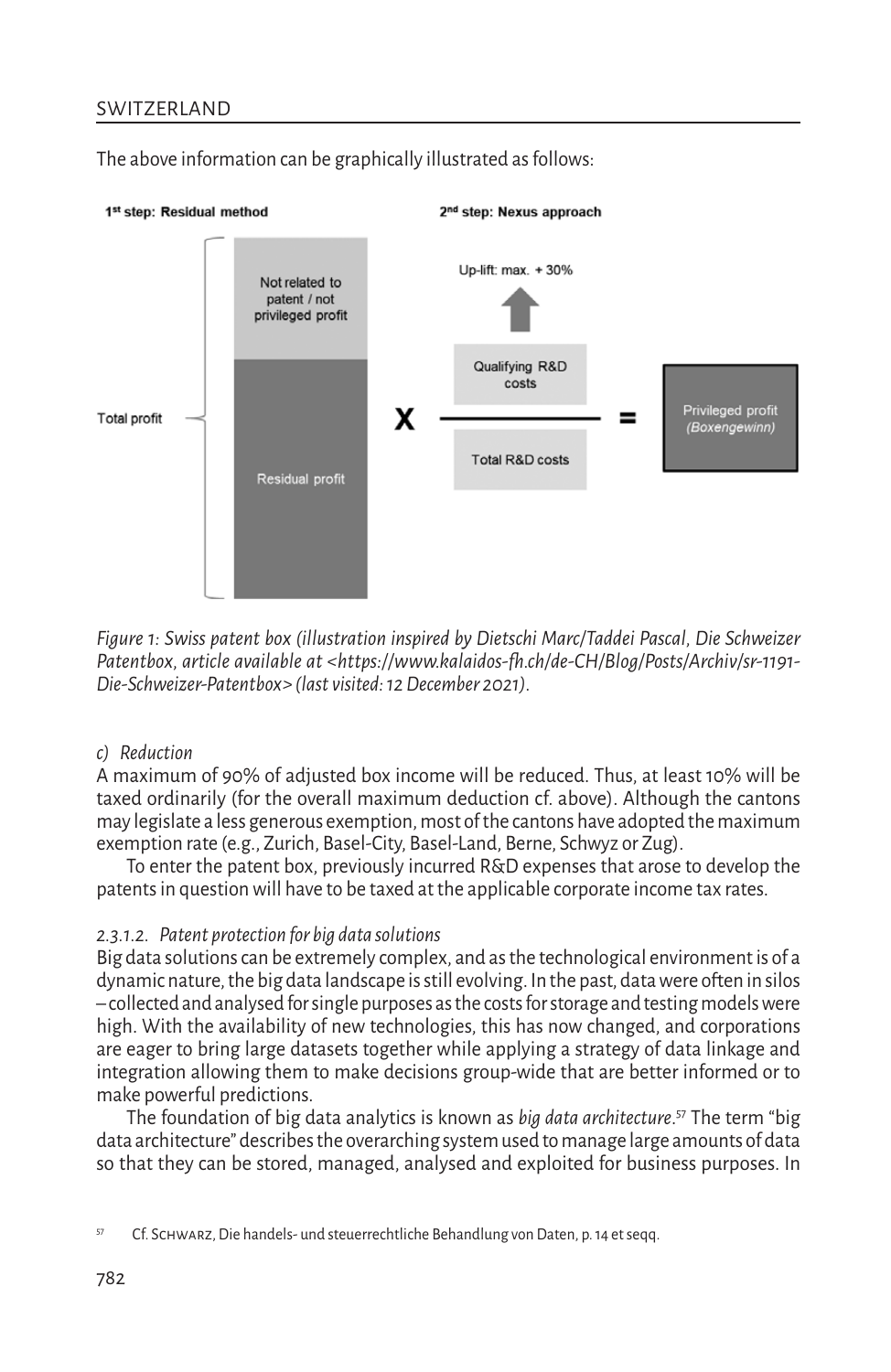other words, big data architecture is a system consisting of different layers and components handling data during data storage, processing, analysis and visualization. There are no strict rules about how big data architecture needs to be designed. Instead, a different data vision needs to be designed depending on the business model as big data strategy should align to corporate business objectives. For example, a big data architecture may be based on a so-called *data warehouse* and, here again, there are various models how a data warehouse and the processes therein may be structured.

Whether or not data-driven businesses can benefit from the patent box, primarily depends on whether the implemented big data system or components thereof can be considered as an innovative invention and, thus, qualify for a patent registration – either in Switzerland or abroad. A glance in the public database *Swissreg,* which registers Swiss patents, shows that it is indeed possible to patent (at minimum) aspects of an overall big data project respectively big data solution. Such projects/solutions are typically based on or combined with software and algorithms. Although there is the general rule in Swiss patent law that software cannot be protected by way of a patent, exceptions may, however, apply if the developed software is linked with a technical innovation (e.g., a sensor or a smart device collecting or analysing data or if an AI-guided machine makes decisions or takes actions based on the software it runs).<sup>58</sup>

Data-driven corporations using big data analysis for improving their products or services will likely determine privileged income based on the residual method as the patent will be contained in the product (unless the corporation keeps a separate product-based profit and loss account). The determination of privileged income might be a challenge, as the corporation will need to justify why the specific amount "x" is to be allocated to the product "y". Further, an increase of profit must also be causally linked to the patent. As mentioned above, it is possible to categorize the boxes based on patents, products or product lines. It is to be assumed that data-driven corporations will categorize their boxes based on products or product lines if not all inventions are patentable (or will not be made public) but, nonetheless, are somehow integrated in the product. Since the modified nexus approach will ensure that there is enough substance in Switzerland, data-driven corporations that intend to use the patent box regime are well advised to implement a structure that ensures that there are enough domestic R&D costs.

## *2.3.2. R&D super-deduction*

## *2.3.2.1. General requirements*

Cantons may grant additional deductions for R&D expenditures. The amount of these additional deductions can be up to a maximum of 50% of commercially justified R&D costs. However, only domestic expenditures are taken into consideration and may benefit from the additional R&D super-deduction. In addition, a flat-rate allowance of 35% is added for staff costs to account for other R&D costs, and 80% of the incurred R&D costs contracted from related and third parties in Switzerland can be considered for the R&D superdeduction. Maximum tax relief on profits arising from the patent box and a potential R&D super-deduction cannot exceed 70% of the net profit if a lower relief cap is not applicable

<sup>58</sup> Federal Council Dispatch of 21 March 2018 on Tax Proposal 17 (TP17) (Botschaft vom 21. März 2018 zum Bundesgesetz über die Steuervorlage 17 [SV17]), BBI 2018 p. 2550.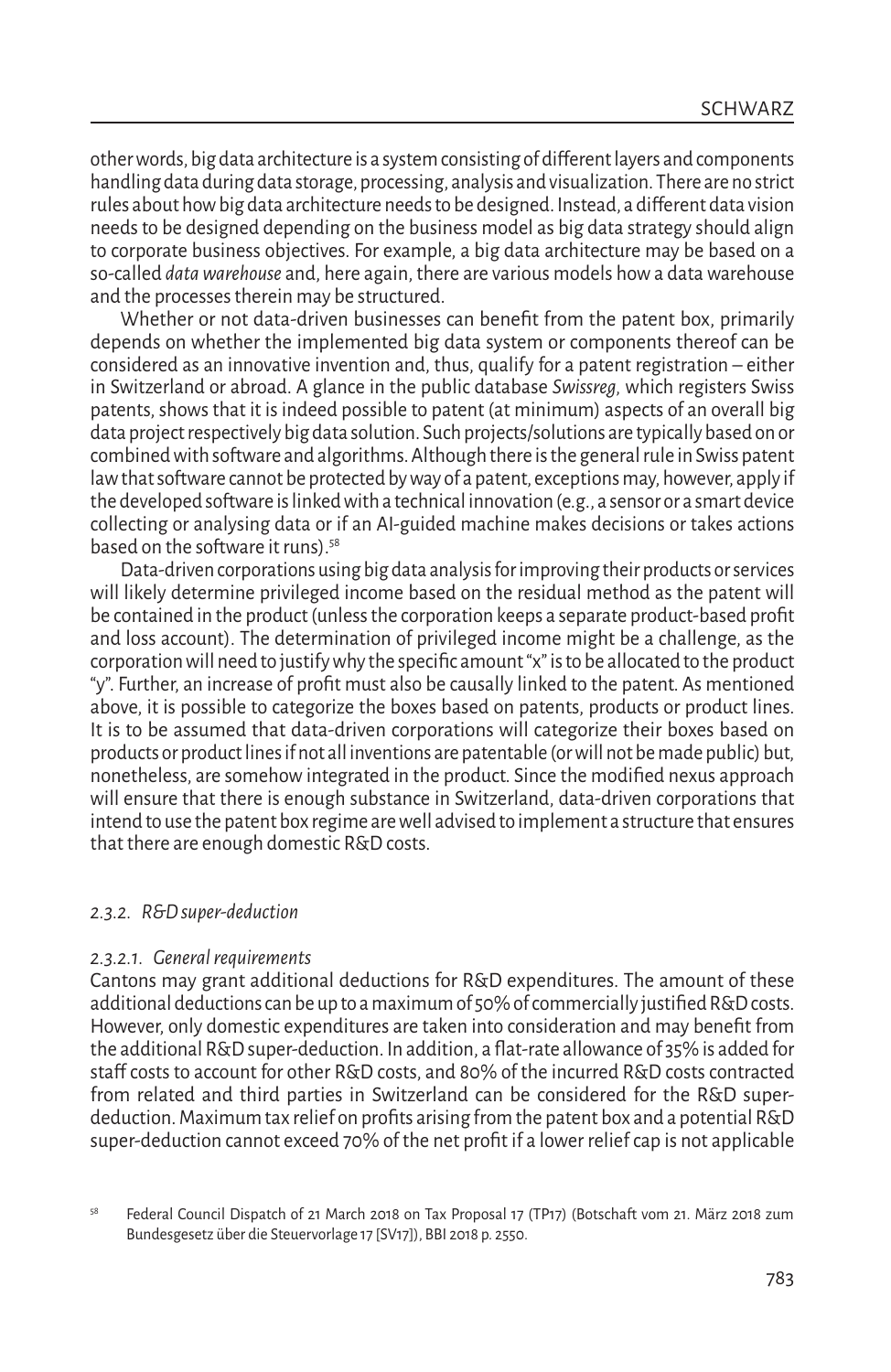according to cantonal law. Most of the Swiss cantons have implemented the R&D superdeduction (e.g., Zurich, Geneva, Schwyz or Zug with a super-deduction of 150% and an overall limitation of 70% or Basel-Land with a super-deduction of 120% and an overall limitation of 50%).

In accordance with the Federal Act on the Promotion of Research and Innovation (RIPA), 59 R&D is defined as follows:

*Scientific research (research) means the method-based search for new knowledge; it covers in particular:*

- *1. basic research: research, the main goal of which is to gain knowledge;*
- *2. applied research: research, the main goal of which is to contribute solutions to practical problems; and*
- *3. science-based innovation (innovation) means the development of new products, methods, processes and services in industry and society through research, particularly applied research and the exploitation of its results.*

Whether or not the definition of R&D as provided in the OECD's Frascati Manual 2015 is relevant for Swiss tax purposes, is controversial. According to the OECD's Frascati Manual, the term "R&D" requires an activity that is *novel*, *uncertain*, *creative*, *systematic* as well as *transferable* or *reproductible*. Whereas the Swiss Tax Conference (SSK)<sup>60</sup> is of the opinion that the OECD's Frascati Manual serves as an interpretation aid,<sup>61</sup> Swiss tax doctrine takes a more critical view.62 For example, according to Hinny, the OECD's Frascati Manual is not decisive, as there is neither a legal basis nor a basis in the legislative materials which could justify an approach taking the OECD's definition into consideration. According to this author, the definition as shown in the RIPA as well as the relevant legislative materials rather show the legislator's intention to offer a *wide scope* for the application of the R&D super-deduction. The application of the R&D super-deduction, however, will unnecessarily be narrowed down by the criteria "creative", "uncertain", "systematic" as well as "reproductible", for which a legal basis is missing anyway.63

#### *2.3.2.2. R&D super-deduction for data-driven corporations*

Thus, with regard to data-driven corporations, the question arises whether and to what extent activities linked to big data projects and, in particular, data analysis may qualify for the R&D super-deduction.

According to the opinion presented here, a narrow interpretation of the term "R&D" would indeed not be in line with the legislator's intention as presented in the Federal

- $60$  The SSK is a Swiss association founded in 1919. Members of the SSK are all cantonal tax administrations as well as the Swiss Federal Tax Administration (SFTA).
- <sup>61</sup> Cf. SSK, Analyse zum zusätzlichen Abzug von Forschungs- und Entwicklungsaufwand nach den Art. 10a und Art. 25 Steuerharmonisierungsgesetz, published on 4 June 2020, p. 5 et seqq.
- 62 Cf. HINNY, p. 120 et seqq.; SCHWARZ ANGELICA MARIA, Big data and tax domestic and international taxation of data driven business, presentation held at the extraordinary general meeting of IFA Switzerland on 10 February 2022; cf. also Bucher Viktor/Bucher Livio, Zusätzliche Abzüge für Forschung & Entwicklung, webinar held on 14 October 2021 (the speakers seem to take a more neutral view but also mentioned the critical voices raised in connection with the OECD›s Frascati Manual).
- <sup>63</sup> Cf. Hinny, p. 120 et seqq.

<sup>59</sup> SR 420.1.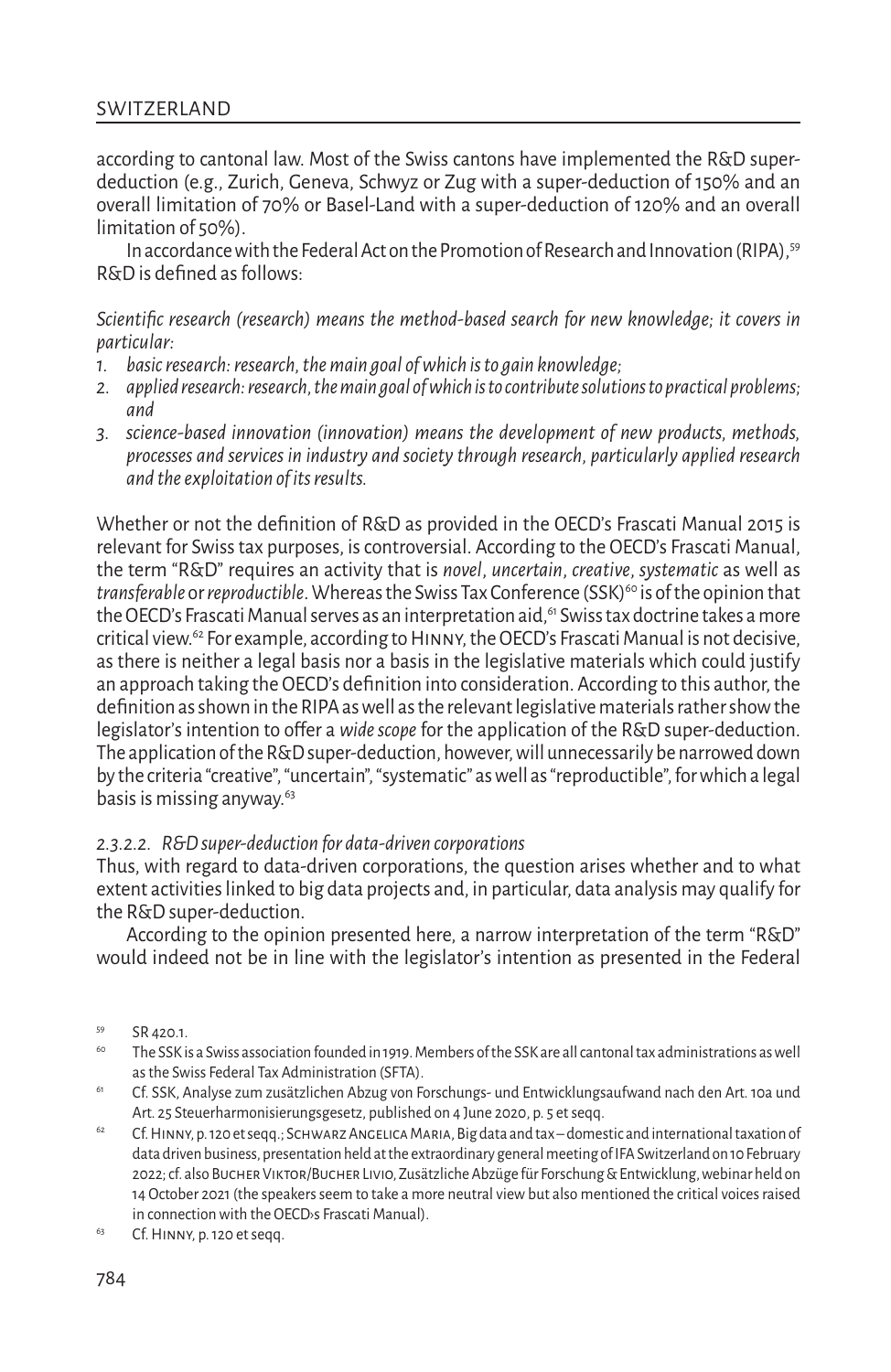Council's Dispatch regarding the Tax Proposal 17. It is to be noted, however, that the relevant dispatch does not ignore the OECD's Frascati Manual entirely (it can certainly be debated whether and to what extent such general reference has any significance for the interpretation of R&D).<sup>64</sup> Due to the fact that there is an explicit reference to the R&D definition as provided in the RIPA, it seems important to also take its scope of application into account: The RIPA governs the specifics of the funding activities of, for example, Innosuisse, a federal entity under public law which goal is to promote *science-based innovation* in the interest of the economy and society in Switzerland.65 When having a look at the projects promoted/funded by Innosuisse, it becomes clear that digitalization projects (for example in the area of industry 4.0 or [software systems and services for] predictive maintenance) are also included.<sup>66</sup> This leads to the conclusion that various activities performed by datadriven corporations should qualify as R&D, such as implementation of an organized data architecture that may include collecting, processing, evaluating, analysing or refining data. In this context, it should be remembered that data may contain (items of) information, and if the information is exploited correctly, it may lead to new knowledge and bring data-generated insights to life. Thus, big data strategies cannot be reduced to simple data collection which would be excluded from the R&D super-deduction. Instead, big data projects usually go much further than that and it is recommended to take a closer look at the complexity and functionality of the data architecture, particularly to identify the original knowledge gap.

The above shows that the R&D super-deduction might be an interesting tool for datadriven corporations aiming to reduce their taxable profit by a deduction that is higher than the amount effectively expensed through the P&L. As the R&D super-deduction can be claimed for certain costs relating to personnel and contract research, data-driven corporations may consider implementing a Swiss structure that allows them to maximize this tax incentive (e.g., having a centralized data unit in Switzerland by hiring talent that can drive data-led innovations).

# **III. Application of treaty principles**

# **1. Overview**

Switzerland currently has double taxation agreements (DTAs) with over 100 countries (including all EU and EFTA countries) and is seeking to extend its agreement network further. Most treaties generally follow the OECD-MC. The following will focus on selected treaty aspects that may become relevant for Swiss resident and non-resident corporations pursuing data-driven business models.

<sup>64</sup> Dispatch of the Federal Council regarding the Tax Proposal 17 dated 21 March 2018 (BBI 2018/18.031), p. 2551 et seq.

<sup>&</sup>lt;sup>65</sup> Cf. also HINNY, p. 110 et seqq.

<sup>66</sup> Cf. Innosuisse›s official website <www.innosuisse.ch> (last visited: 1 March 2022)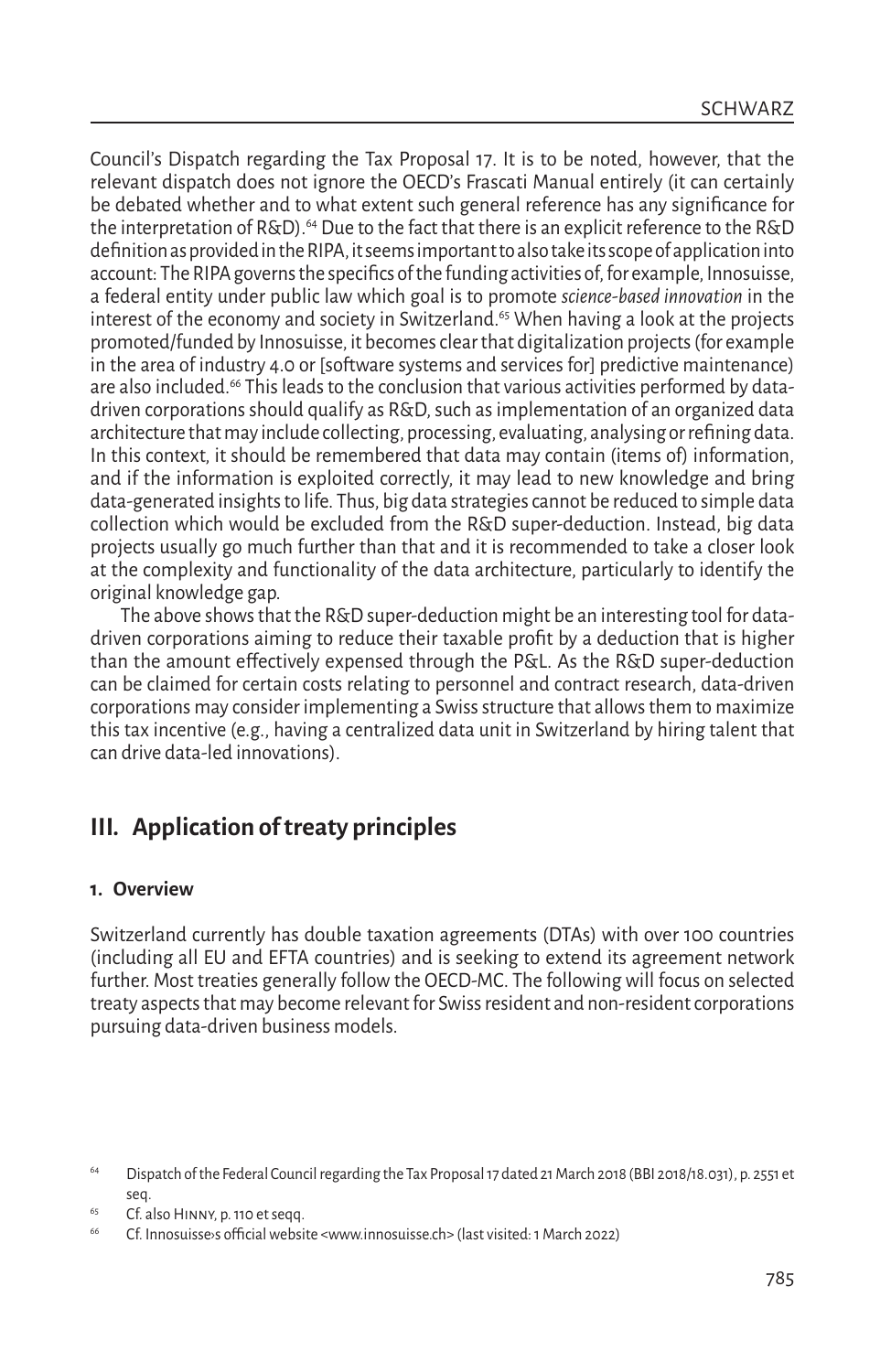# **2. Specifictreaty aspects**

# *2.1. PE*

# *2.1.1. Fixed place of business and right of use – Big data in the cloud*

Various data-driven corporations are merging their big data strategy with cloud computing services in order to add more capacity to their in-house data warehouse. As big data projects require immense infrastructure resources, cloud computing service providers offer a less costly solution especially for corporations in the early stages of becoming data driven. Particularly when it comes to data mining, cloud computing has made the analytics process less costly and more efficient. For big data-driven corporations, the question, therefore, arises whether and to what extent there is an increased PE exposure when they become customers of a cloud computing service provider (either in inbound or outbound constellations).

Whereas software and websites never pass the place of business test, data centers (which represent the infrastructure for a cloud service) may be an eligible place of business. An evaluation of rights of use is necessary in order to determine whom such a place of business is to be allocated to (cloud provider vs. data-driven corporation as a customer).<sup>67</sup> In the context of e-commerce, the OECD Commentary of the Model Tax Convention on Income and Capital as it read on 21 November 2017 (OECD Commentary) states that web hosting arrangements are typically not sufficient to obtain rights of use to physical servers.<sup>68</sup> At first glance, this may appear contradictory as the OECD Commentary also uses the expression "*otherwise at disposal*".69 In Swiss doctrine, it is argued that the perception of a cloud as constituting a permanent establishment on its host server would be contrary to the spirit of the special rules on e-commerce, whose purpose is to prevent the owner of a website from having a PE in a country. Thus, requiring mere factual use would make the right-of-use requirement redundant, which clearly cannot be the intention of the OECD. This is why the mere digital presence of an enterprise in a country, at least today, should not amount to sufficient rights of use. In addition, it is to be noted that customers who use cloud computing services do not have any rights to a specific server but rather to abstract, virtual servers at the software level.<sup>70</sup>

# *2.1.2. Preparatory or auxiliary activities – data collection*

In contrast to Swiss domestic law, article 5 paragraph 4 OECD-MC contains a list of activities that do not establish a PE. Switzerland has more or less adopted this provision in many of its DTAs (e.g., with Germany, the US, France, the Netherlands or the UK). Since DTAs restrict the contracting states' taxation right, the list of exceptions has an important function when assessing whether or not a non-resident corporation establishes a Swiss PE since the domestic PE definition can, in many regards, go further than the treaty definition (inbound

<sup>&</sup>lt;sup>67</sup> WEISSER ALEXANDER, International Taxation of Cloud Computing, Permanent Establishment, Treaty Characterization, and Transfer Pricing, p. 175 et seqq.

<sup>68</sup> OECD Commentary 2017, art. 5 OECD-MC n. 124.

<sup>69</sup> OECD Commentary 2017, art. 5 OECD-MC n. 10.

<sup>70</sup> Weisser, p. 185.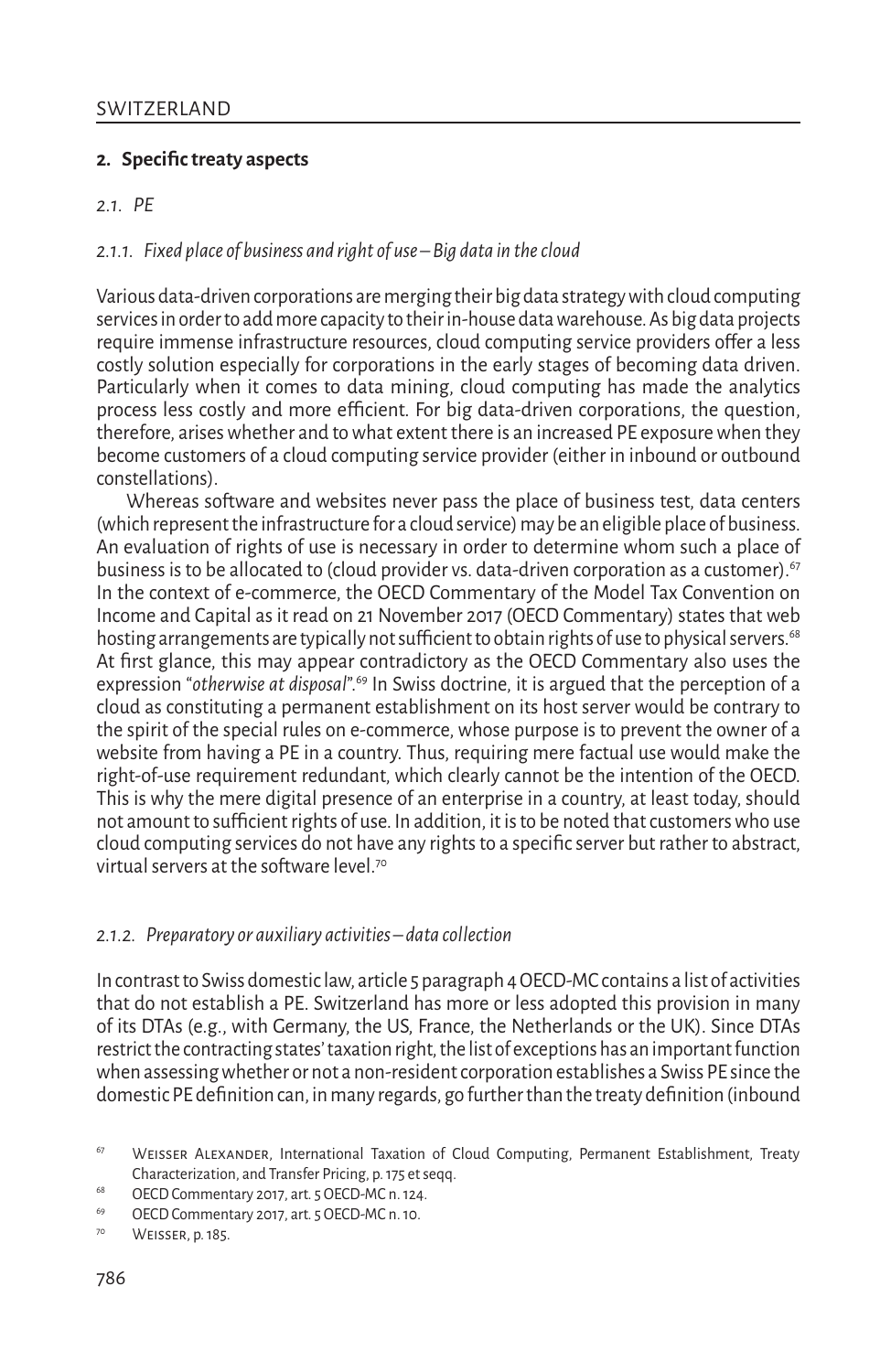constellations). As electronic or digital goods are not covered by article 5 paragraph 4 lit. b and c OECD-MC, lit. d and e may become relevant for data-driven corporations.<sup>71</sup>

Article 5 paragraph 4 lit. d OECD-MC relates to fixed places of business that are used solely to collect information for enterprises. If a fixed place of business is maintained solely for that purpose, it will need to be determined whether collection of information goes beyond the preparatory or auxiliary threshold.<sup>72</sup> Activities intrinsically related to collection of information (e.g., storage, processing and, to a limited degree, information hunting) should also fall within the scope of this exception clause. However, what goes beyond a systematic arrangement and filtering of information should fall outside the scope.<sup>73</sup>

As stated above, it is considered that data may represent *information*. Depending on the condition of the data (raw vs. processed data), such information is exploitable or non-exploitable. Whether or not collection of data qualifies as a preparatory or auxiliary activity needs to be determined taking the specific corporate purpose and business model into account. For data-driven corporations whose core purpose consists of collecting and selling raw data, data collection normally will not qualify as preparatory or auxiliary. A different view may be taken if a company collects data in its raw form so that it can convert or process them into a more readable format. If data processing is the main business purpose, collection of raw data may qualify as preparatory. In this writer's opinion, collection of data should qualify as an auxiliary activity if a company's value chain is mainly a physical one and data analytics are used as a tool to improve efficiency or reduce costs. In such a case, the captured information will be integrated in a physical value chain, which makes the data as a supporting element. The same holds true for corporations collecting data through a fixed place for the purpose of market research or the like. In this context, it may make sense to distinguish between external and internal data. External data provided to data consumers may indicate that the data themselves are the business asset and, thus, collecting them is not only a preparatory activity as long as they do not need to be significantly processed further (directly consumable information). These data are the service. When leveraging internal data, however, often another product or service is in the foreground. The question is, therefore, whether the business is built around data or data around the business.

Therefore, data-driven, non-resident corporations generally do not establish a Swiss PE if data are being solely collected on Swiss territory or from Swiss sources. The latter particularly applies if domestic law would define a sensor as a fixed place of business.

For the sake of completeness, it is noted that the wording of article 5 paragraph 4 lit. d OECD-MC limits its scope of application to collection of information for the benefit of the *enterprise*. If data is collected for different group companies, it would need to be analysed whether there is an applicable DTA for each group company restricting Switzerland's taxation right. It may, therefore, be critical for treaty shopping considerations whether the (unprocessed) data are made available to other group companies after collection when an enterprise claims the exception clause of article 5 paragraph 4 lit. d OECD-MC.

<sup>71</sup> Cf. OECD Commentary 2017, art. 5 OECD-MC n. 66. The OECD Commentary explicitly states that the term «*goods*» refers to tangible products and does not cover data. Based on this, it seems that the OECD qualifies data as intangible property without specifying what data exactly is. This is not necessarily obvious, as the comments on treatment of data from a property law (cf. above) and accounting law perspective (cf. below) have shown.

<sup>&</sup>lt;sup>72</sup> OECD Commentary 2017, art. 5 OECD-MC n. 69; cf. art. 13 of the Multilateral Convention to Implement Tax Treaty Related Measures to Prevent Base Erosion and Profit Shifting (MLI) (SR 0.671.1) and the reservations made by Switzerland.

<sup>73</sup> Weisser, p. 72.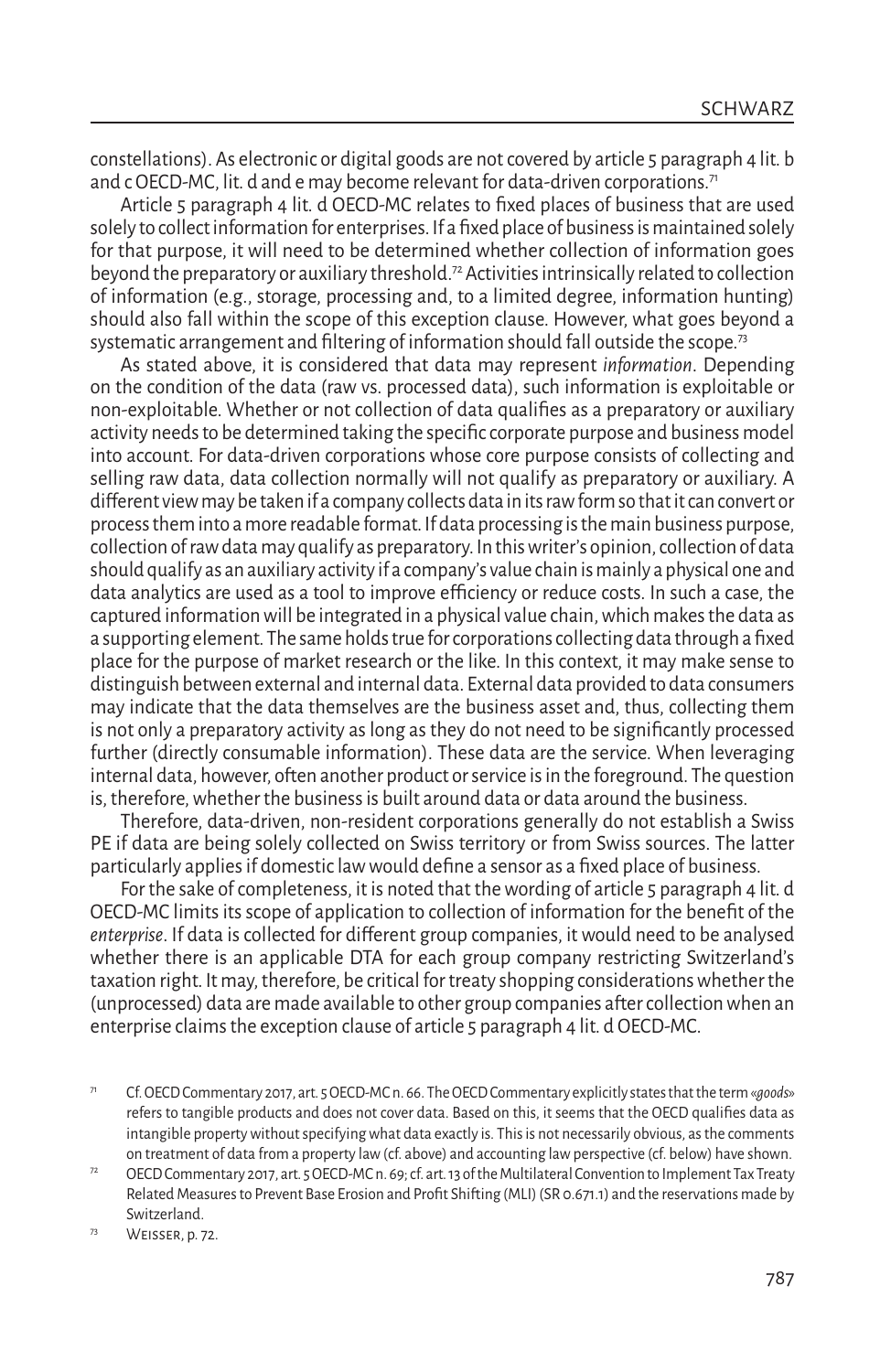# *2.2. Character of income*

Allocation of taxing rights mainly depends on the treaty characterization of income streams. Here again, Switzerland's DTAs mainly follow the structure of the OECD-MC and distinguish, inter alia, between income from immovable property (article 6 OECD-MC), business profits (article 7 OECD-MC), royalties (article 12 OECD-MC) and other income (article 21 OECD-MC).

# *2.2.1. Cloud computing*

As mentioned before, cloud computing contains various services and may allow for access to shared networks of storage, servers and applications on the internet. Datadriven corporations deciding to outsource their IT solutions will have to pay a certain fee to cloud computing service providers. Depending on the specific service, an application service provider agreement (ASP) is usually concluded. In Swiss doctrine, the ASP agreement is described as a service agreement not falling under a specific classification (*Innominatvertrag*).74

According to the view presented here, income derived from such services does not fall within the scope of article 6 OECD-MC since virtual storage rooms do not represent immovable property. This may even apply if the server(s) should be regarded as a fixed place of business. Of course, a different view would need to be taken if the physical data center would be rented out<sup>75</sup>

It is less clear, however, whether such income should qualify as royalties rather than business profits. According to the OECD Commentary, income from software transactions may be characterized as royalties, and research among the OECD member states has revealed that software rights are usually protected under copyright rules. In Switzerland, for example, computer programs are protected by copyright as explicitly stated in article 2 paragraph 3 CopA. Consequently, payments for the right to use software may fall within the scope of article 12 OECD-MC.<sup>76</sup> As royalties are paid for the use of intellectual property or rights to use it, article 12 OECD-MC does not apply to payments for alienation of all rights attached to intellectual property. Whether article 7 OECD-MC or article 13 OECD-MC applies in such cases, depends on the extent of the transferred rights. $77$ 

Whether or not article 12 OECD-MC applies in the context of cloud computing, cannot be conclusively answered as a variety of services may be offered under cloud computing agreements. According to the writer's opinion, it needs to be analysed in each separate case which rights the cloud computing customer acquires under the specific arrangement. For example, where cloud computing services are limited to providing the customer access to an internet-based interface (thus, without entailing the transfer of additional works that are subject to copyright), the fees should rather fall within the scope of article 7 OECD-MC instead of article 12 OECD-MC.<sup>78</sup>

<sup>74</sup> Straub Wolfgang, Cloud-Verträge – Regelungsbedarf und Vorgehensweise, in: AJP 2014, p. 906.

 $75$  Cf. WEISSER, p. 225 et seqq.

OECD Commentary 2017, art. 12 OECD-MC n. 12 et seqq.

 $77$  Müller Andreas/Linder Thomas, in: Zweifel/Beusch/Matteotti (editors), Kommentar zum internationalen Steuerrecht, art. 12 OECD-MC n. 79.

<sup>78</sup> Cf. Weisser, p. 235 et seqq. for further information.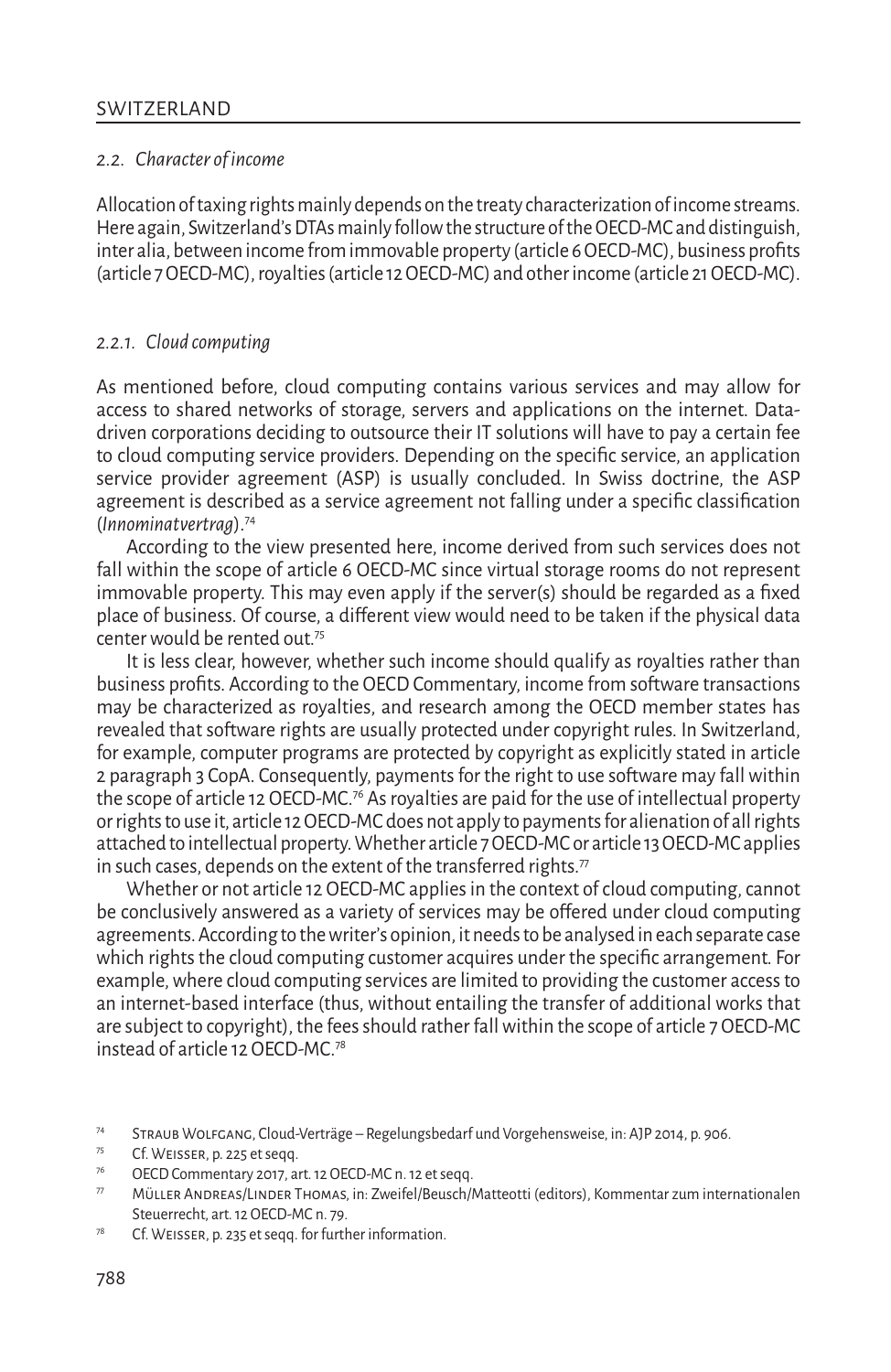# *2.2.2. Personal data as payment for free online services*

"*If you are not paying for the product, you are the product,*" is a common sentence used to describe a business model where the consumed online services are funded by the proceeds of personal data. It is a form of data acquisition that various data-driven corporations have been making use of in past years. From an international tax perspective, the question arises whether and to what extent there is an allocation right for such "*proceeds*".

Interestingly, the term "proceeds" is not defined in article 3 OECD-MC, even though it is frequently used. This is remarkable since profit allocation between a headquarter and its PE is based on the premise that there is any profit at all that could be allocated. Thus, a data-driven corporation that admits having a PE in a specific state could still argue that zero profit is to be allocated abroad, since the PE itself does not generate any proceeds by collecting data for its services (which from the point of view of the consumers are "*free*").

According to the opinion presented here, the question whether and to what extent data may be considered as proceeds cannot be answered in general terms as data do not have a value per se (unlike, for example, bitcoins with a market value). For example, whereas patient records could have a value for pharmaceutical companies, logistic companies are more interested in information concerning warehouse management or geolocation data. Once the value of the data proceeds has been determined, it would need to be analysed whether they fall within the scope of article 21 OECD-MC.

# **IV. Transfer pricing**

There are a lot of open questions when it comes to big data and transfer pricing. On one hand, there are various conceivable constellations of how data-related intercompany transactions can be designed. For example, MNEs may consider establishing a data company that centrally processes (raw) data that was collected group wide. In a second step, this (processed) data could be licensed or sold back to the group companies in various jurisdictions. On the other hand, valuation of data may be difficult since the value highly depends on the information content and the business purpose. This especially becomes problematic when the value of data is integrated in the product or service. There often is no market for specific data, which leads to the next question whether both external and internal data should be relevant for transfer pricing aspects.

It would extend the scope of this report to cover each conceivable question. Instead, the following section focuses on selected aspects that may become relevant for data-driven corporations.

# **In general**

Switzerland does not have specific transfer pricing legislation, and there are no particular documentation requirements in this respect. Nevertheless, under general tax provisions (in particular, article 58 FDTA), related-party transactions must be at arm's length and commercially justified. The OECD Transfer Pricing Guidelines for Multinational Enterprises and Tax Administrations as they read in July 2017 (OECD TP-Guidelines) are only a source of interpretation without binding force. Nonetheless, the DEMPE approach is constantly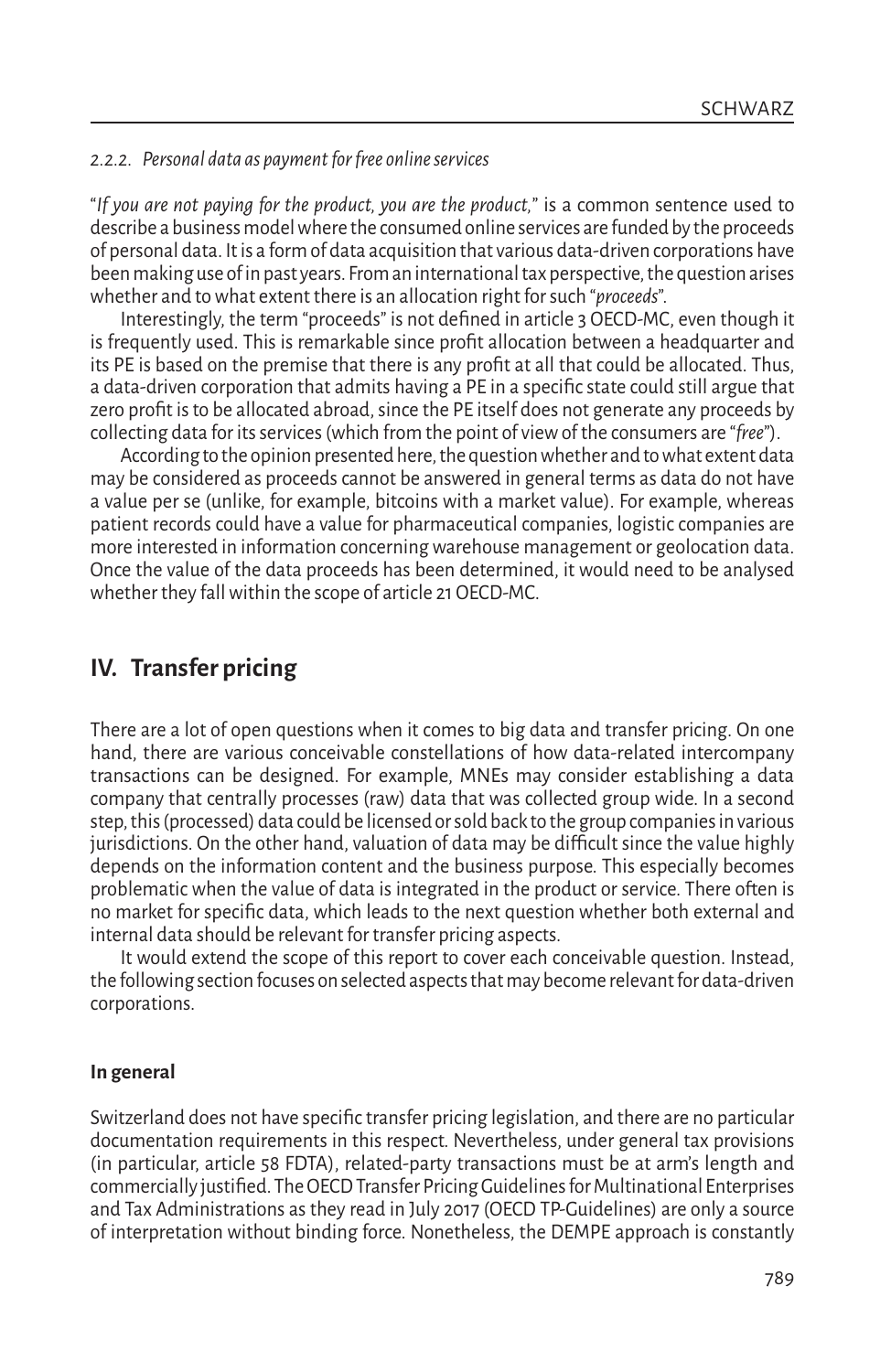# **SWITZERLAND**

followed by the Swiss tax authorities, which may become an important element when defining intercompany data transactions.<sup>79</sup>

# **1. Assessment of functions and risks**

# *1.1. Data activities as a contributor to DEMPE analysis*

Application of data analytics and AI to data may provide critically valuable input within a value chain. With the use of big data, traditional value chains will become more interactive and more connected. The table below provides an example of how intercompany data activities may be classified in a DEMPE analysis.<sup>80</sup>

| <b>Functions</b>   | <b>Activities</b>                                                                                                                                                                                                                                                                                                                                                                                                 |
|--------------------|-------------------------------------------------------------------------------------------------------------------------------------------------------------------------------------------------------------------------------------------------------------------------------------------------------------------------------------------------------------------------------------------------------------------|
| <b>Development</b> | Research activities, such as:<br>Definition of big data strategy<br>Analysis how to digitalize value chain<br>- Search for data sources and systems for data collection<br>- Drafts in connection with IT architecture or cloud computing<br>· Development activities, such as:<br>Implementation of big data strategy including cloud computing services<br>Construction of IT architecture<br>· Data collection |
| Enhancement        | - Test runs in connection with IT architecture and data processing<br>Search for alternatives<br>Improvement of data quality and data sources<br>· Improvement of tools and algorithms for data analytics                                                                                                                                                                                                         |
| Maintenance        | Measures for keeping data pool up to date<br>$\bullet$<br>Application management<br>Update of data storage, data processing and data analytics software                                                                                                                                                                                                                                                           |
| <b>Protection</b>  | Draft and implementation IT security concept<br>Implementation of data security measures<br>Licensing or accessing rights                                                                                                                                                                                                                                                                                         |
| Exploitation       | - Decision making process regarding data exploitation (e.g., sale, licensing, processing data)                                                                                                                                                                                                                                                                                                                    |

*Figure 2: Data activities as a contributor to DEMPE analysis (cf. also Schwarz, p. 448).*

As can be seen from the above information, the systematic focus of DEMPE is based on where value is created rather than on where the value creating activities have their *effects*. As the OECD's Inclusion Framework<sup>81</sup> shows, the question is to what extent the DEMPE approach is suitable for data-driven corporations. From the author's point of view, the answer to this question is affirmative, as the numbers of data-driven corporations will

81 With regard to Switzerland, it remains to be seen whether and to what extent Pillar 1 and 2 will be integrated in Swiss legislation and practice.

<sup>79</sup> Schwarz, Die handels- und steuerrechtliche Behandlung von Daten, p. 352 et seqq. for further information (especially with regard to the question whether the OECD TP Guidelines should be applied statically or dynamically).

<sup>80</sup> Cf. Schwarz, Die handels- und steuerrechtliche Behandlung von Daten, p. 448.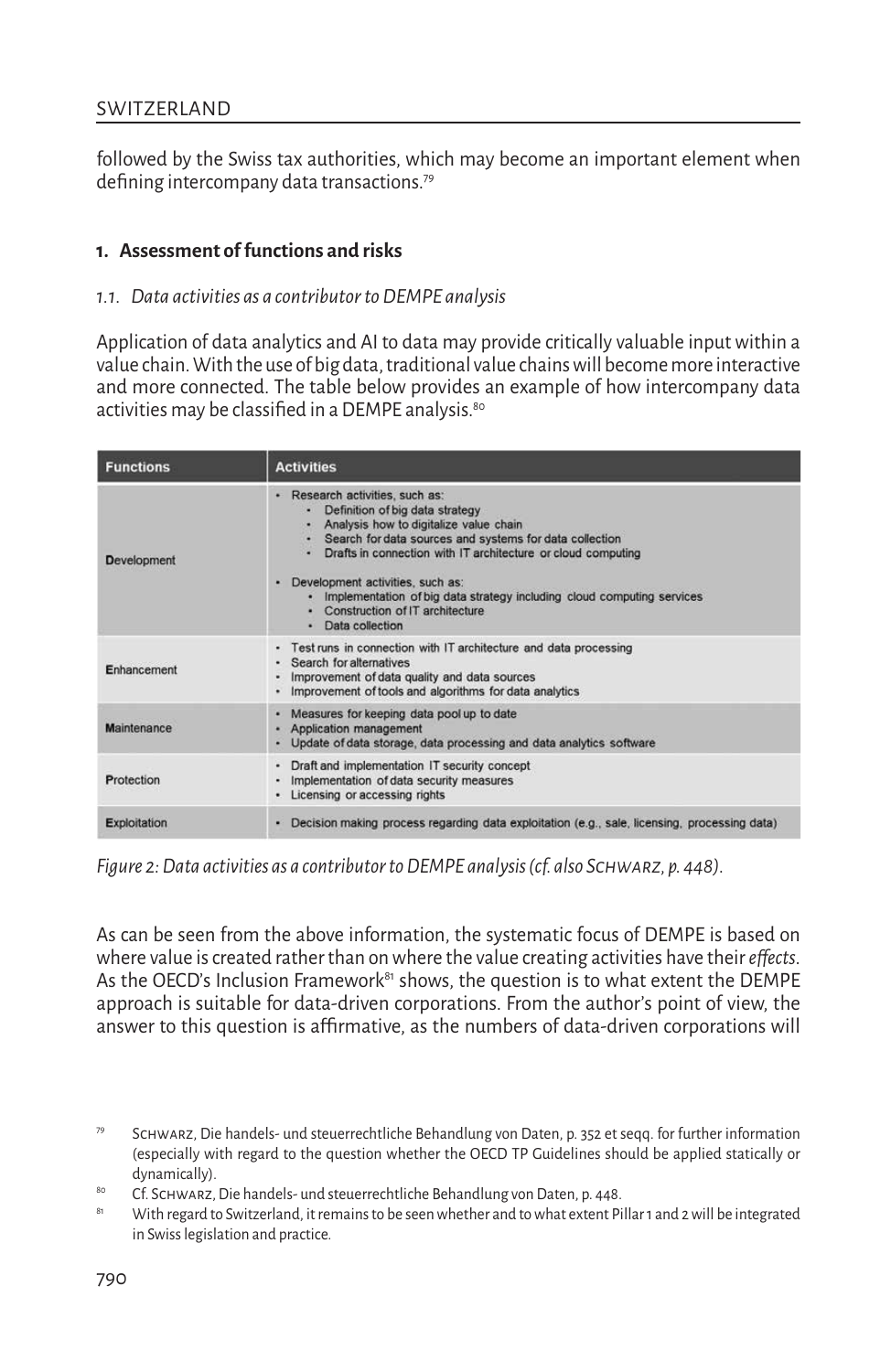increase and, thus, the DEMPE analysis would become obsolete in the future. $82$  Further, the above information also shows that capital is not contemplated in the DEMPE framework. With regard to data-driven corporations, this, however, should not be neglected as set-up and maintenance of IT infrastructures could be associated with high costs.

# *1.2. Data activities as risk-taking functions*

As there are a lot of open questions about legal ownership of data, big data strategies can also involve high risks. An area of exposure could be, for example, where data protection law introduces a right for individuals to have personal data erased. Of course, when talking about big data, usually a large volume of data is processed. Nonetheless, such claims should be adequately taken into account when defining transfer prices.

# **2. Data as hard-to-value intangibles**

Due to the fact that there usually is no market for data, data could be identified as hardto-value intangibles (HTVI) in specific cases. According to the OECD TP-Guidelines, the tax administration may consider *ex post* outcomes as presumptive evidence about the appropriateness of *ex ante* pricing arrangements.<sup>83</sup> According to the view presented here, there is no legal basis in Swiss legislation that would allow application of this kind of an approach. The OECD's concept is basically retrospective taxation instead of actual taxation.<sup>84</sup> In an intercantonal constellation, the Swiss Supreme Court explicitly stated that actual taxation should apply, provided that neither tax avoidance nor simulation exists.<sup>85</sup>

# **V. Value-added tax (VAT)**

# **1. In general**

Swiss VAT is payable for goods or services supplied by businesses that are taxpayers for VAT purposes, for imported goods and for services received from abroad. Certain goods and services are exempt from VAT (e.g. financial services, real estate transactions and transfer of shares; cf. article 21 of the Federal Act on Value Added Tax [VAT Act]).86 Exports and turnover generated abroad are not subject to Swiss VAT. Any legal entity (e.g., a subsidiary

<sup>82</sup> Should the OECD<sub>'</sub>s two-pillar journey reach its goal, the question arises whether and to what extent Pillar 1 may affect the DEMPE analysis. EconPol Europe (European Network for Economic and Fiscal Policy Research) expects that Pillar 1 will affect only 78 of the worlds 500 largest companies (press release available at <https:// www.econ pol.eu/press\_releases/2021-07-05> (last visited: 13 December 2021).

<sup>83</sup> OECD TP-Guidelines, ciph. 6.192.

<sup>84</sup> Thus, Switzerland has not adopted the HTVI approach into its legislation (cf. OECD>s questionnaire on the implementation of the HTVI approach in Switzerland available at <https://www.oecd.org/ctp/transfer-pricing/ htvi-monitoring-response-switzerland.pdf> (last visited: 13 December 2021).

<sup>&</sup>lt;sup>85</sup> BGE 146 II 97; cf. also Schwarz, p. 457 et seqq.

SR. 641.20.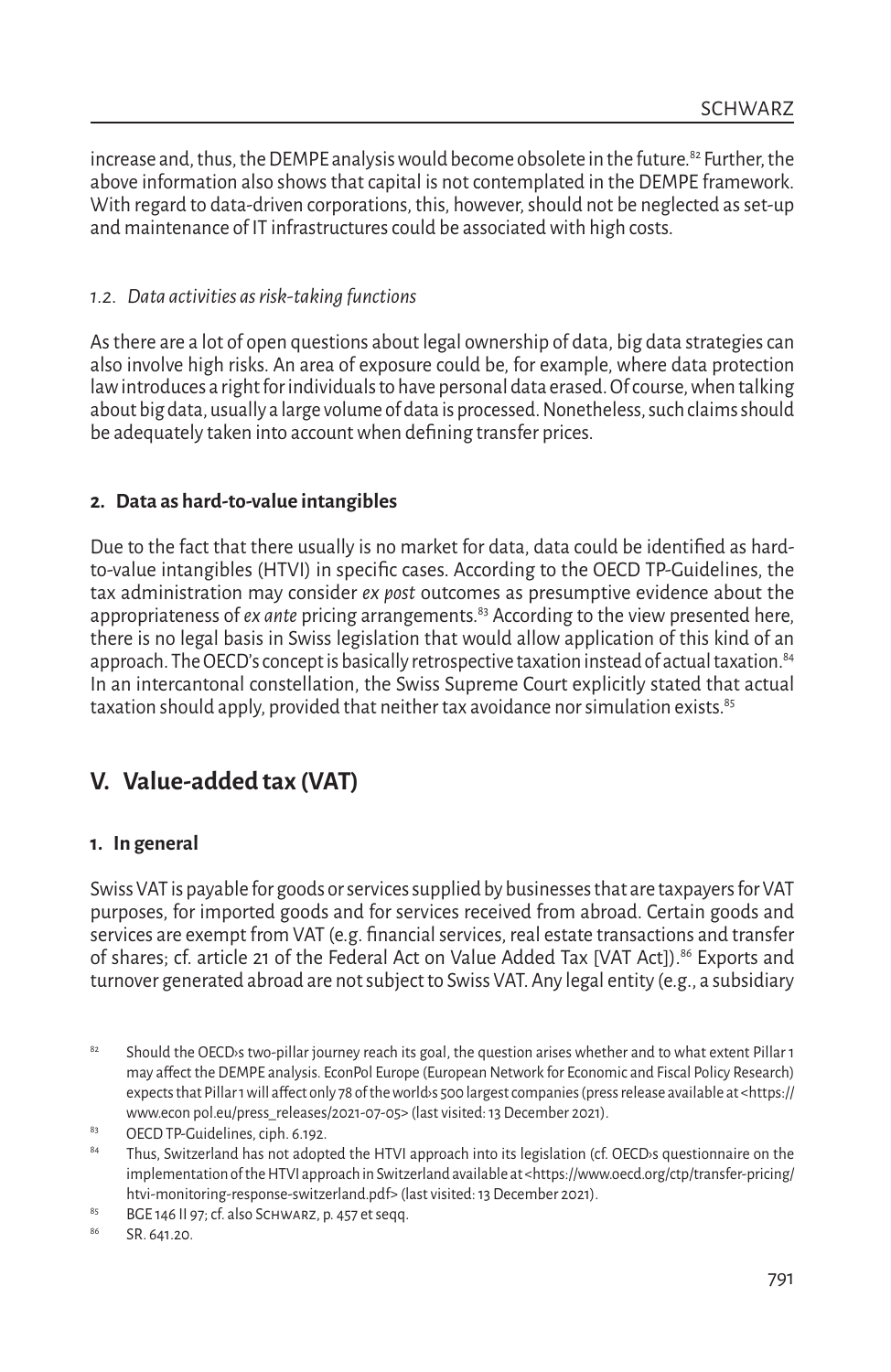or a branch) performing an income-producing commercial activity is required to register for and charge VAT if the total of supplies of goods, services and self-consumption worldwide exceeds CHF 100,000 per annum (article 10 VAT Act). The current standard VAT rate is 7.7%.

Personal data as "payment" for the use of digital content is an economic reality. The question under which circumstances data-driven corporations are subject to Swiss VAT is twofold: On one hand, it needs to be analysed whether the digital product qualifies as a supply in the sense of article 3 lit. c VAT Act. On the other hand, data must qualify as consideration in the sense of article 3 lit. f VAT Act. The following will solely focus on the consideration aspect.87

#### **2. Data as consideration for VAT purposes**

According to article 3 lit. f VAT Act, the term "*consideration*" means an asset that the recipient expends in return for receipt of a supply. Article 24 VAT Act provides that the tax is, in general, calculated on the consideration actually received. Further, for barter transactions, the market value of each supply is deemed to be the consideration for the other supply.

According to Swiss doctrine, whether or not data qualifies as consideration needs to be answered in the light of the principle of *competitive neutrality* as stated in article 1 para. 3 lit. a VAT Act. As mentioned before, a subjective evaluation rather than an objective evaluation must be made as data does not have a value per se. In this sense, it is argued that, in an individual case, data may qualify as consideration, particularly if (i) the received data has a monetary value for the specific company and (ii) there is a reciprocal (synallagmatic) relationship between the parties. A reciprocal relationship is not to be assumed if the digital service can also be used without providing its data or if the user did not consent to the use of its data.<sup>88</sup>

There are various methods that could be used to determine the value of data. For example, according to a cost-based approach, the costs for collection, storage or maintenance could be evaluated. On the other hand, the value can be calculated based on future cash flow using a benefit-oriented approach.<sup>89</sup>

# **VI. Tax accounting**

## **1. Authoritative principle**

As mentioned before, Swiss tax law generally follows the authoritative principle. This leads to the general rule that transactions that are permitted under Swiss commercial law must also be considered for Swiss income tax purposes. The question of how data and data-related transactions are treated from an accounting perspective may, therefore, become highly relevant for data-driven corporations. For example, whether or not data can be treated as a corporate asset that can be listed on the company's balance sheet may become crucial

88 Hug, p. 7 et seqq.

<sup>87</sup> For further references cf. Hug Thomas, Daten als mehrwertsteuerliches Entgelt?, in: zsis 3/2020 art. no. 11.

<sup>89</sup> Hug, p. 10.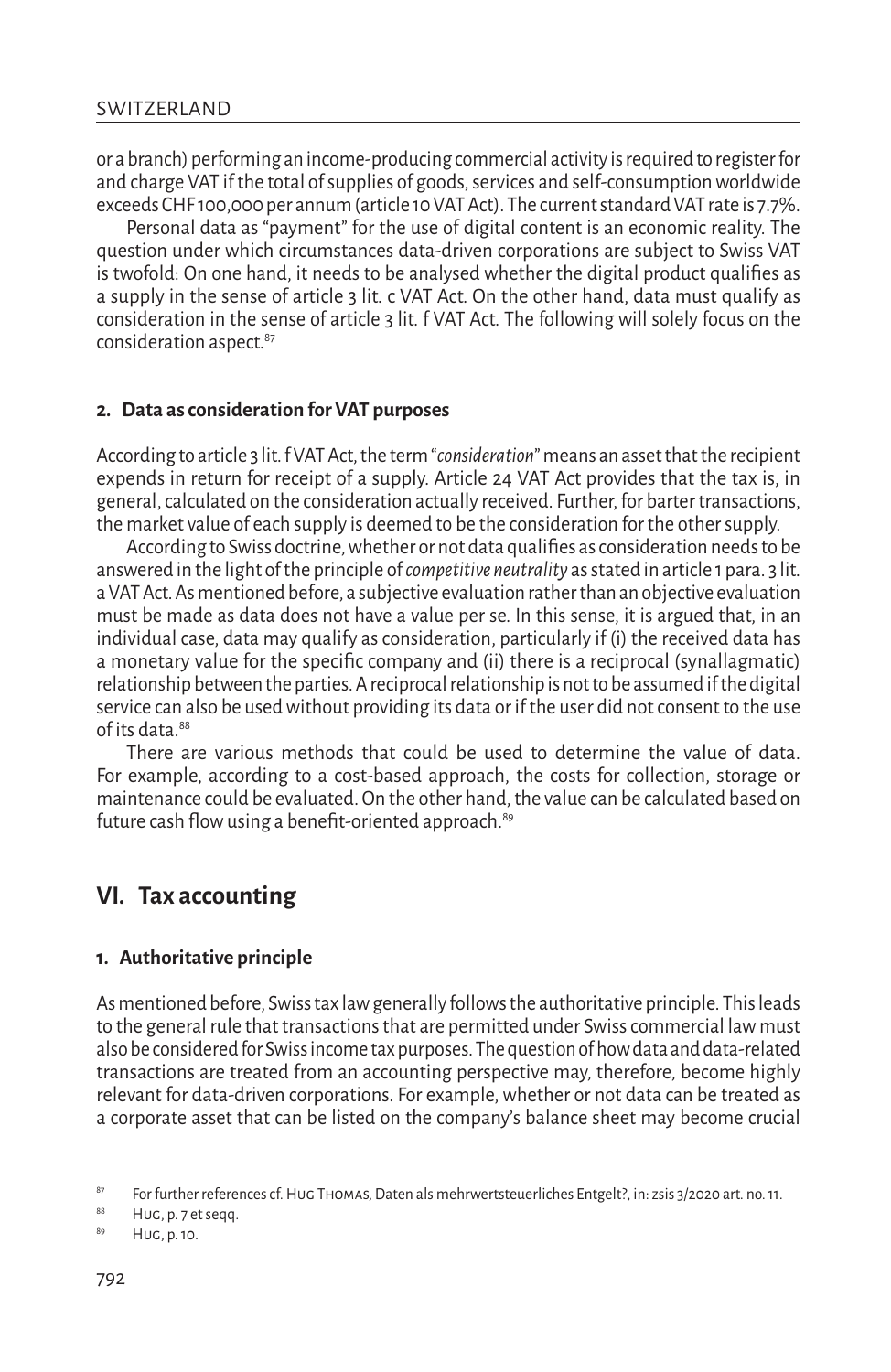for various tax aspects. Commercially permitted depreciation of data, for instance, could reduce taxable income. Further, if data is to be treated as a corporate asset, the question arises whether and to what extent non-compliant use of data should be reflected on the liability side of the balance sheet (breaches of data protection law provisions may serve as an example). If a company is confronted with a claim for cancellation of data, it may be obliged to make provisions in order to cover possible future liability. This in turn could have an impact on taxable income as provisions are expensed via the profit and loss statement (P&L).90

Accounting treatment of data and data transactions has only rarely been discussed in Swiss doctrine so far, and there are a lot of open questions that, for the purpose of this report, cannot all be answered. The following is, therefore, limited to giving a brief introduction to the topic of whether and to what extent data can be counted as a balance sheet asset according to Swiss accounting provisions<sup>91</sup> as provided in article 957 et segg.  $CO.<sup>92</sup>$ 

# **2. General requirements**

According to article 959 paragraph 2 CO, items must be entered on the balance sheet as assets if (i) due to past events they (ii) may be disposed of, (iii) a cash flow is probable (*wahrscheinlicher Nutzenzufluss*) and (iv) their value can be reliably estimated. Other assets may not be entered on the balance sheet.

Swiss accounting law is supported by the fundamental principle of *prudence* as stated in article 958c paragraph 1 CO. Thus, and in contrast to IFRS, Swiss accounting law does not follow the *true and fair view* or the *fair presentation concept*. Instead, article 958 paragraph 1 CO "only" provides that financial reporting is intended to present the economic position of the undertaking in such a manner that third parties can make a *reliable assessment* of it.

# **3. Data asset**

# *3.1. Probable cash flow*

The question whether or not collection of data may lead to a probable cash flow cannot be answered for all companies equally as the value of data depends on its information content. For example, health records may be useful for companies in the pharmaceutical industry but probably not for logistics companies. Further, raw data are usually not directly usable unless they can be sold as such. Therefore, the probability of cash flow is first and foremost a *subjective* evaluation, which, however, does not exclude the fact that an assessment cannot be made based on objective, measurable criteria (otherwise the evaluation would become a purely discretionary matter). Such criteria, for example, may be the condition,

<sup>90</sup> For further information, cf. Schwarz, Die handels- und steuerrechtliche Behandlung von Daten, p. 57 et seqq.; Schwarz, Daten bilanzieren?, p. 1; Schwarz Angelica Maria, Bilanzierung von Daten, in: Springer Essentials, p. 11 et seqq.

For further information regarding the question how data is to be treated under IFRS, cf. SCHWARZ Angelica Maria, Future Data Assets, Welchen Wert haben technische Daten in Bilanzen?, VDI-Thesen und Handlungsfelder, October 2021.

<sup>&</sup>lt;sup>92</sup> For further information also with regard to IFRS treatment (especially IAS 38), cf. SCHWARZ, p. 57 et seqq.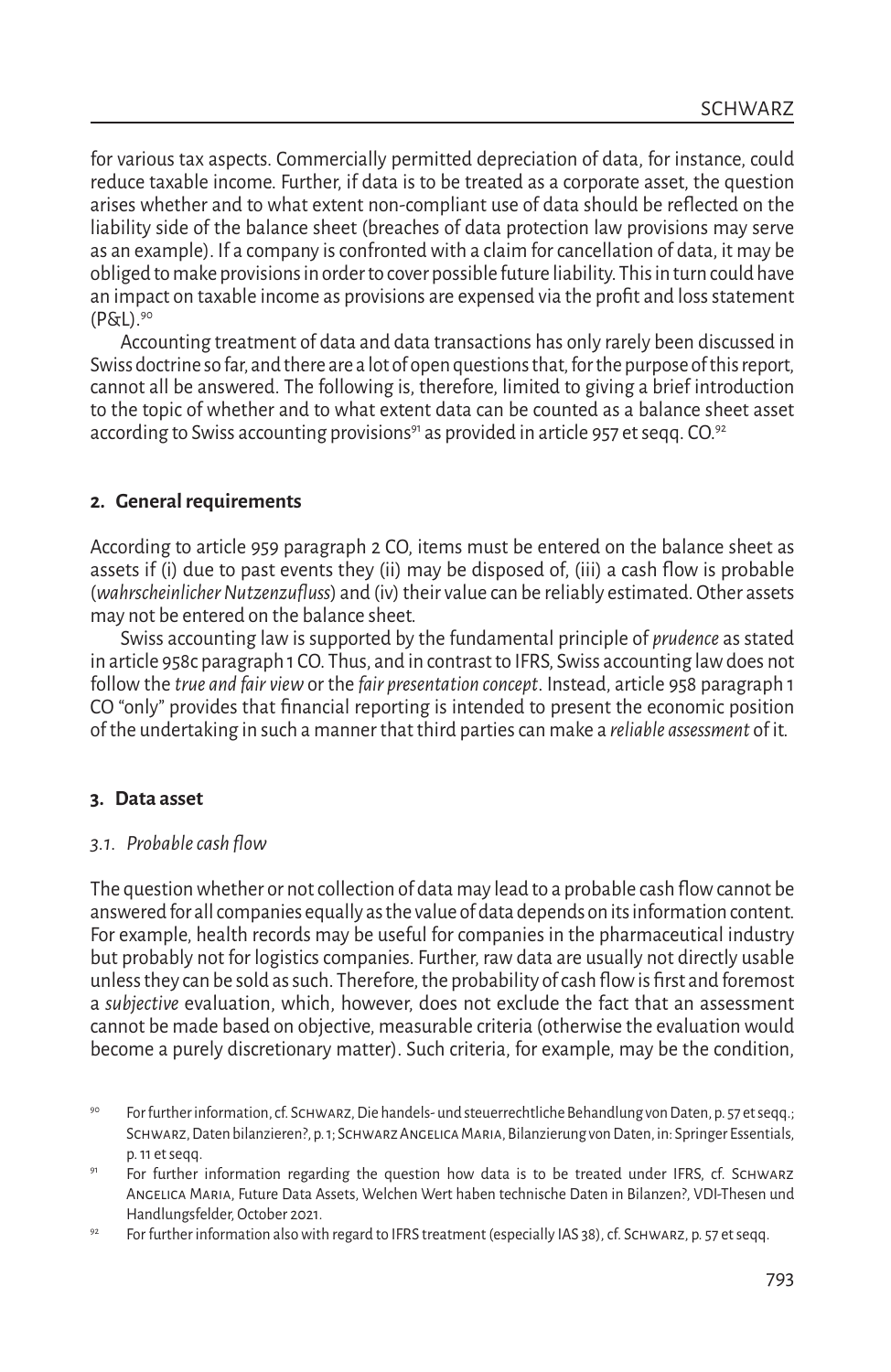quality or availability of the data. Regarding the latter, it is to be noted that the sale of data that is also publicly available, is not likely to lead to a probable cash flow as they are accessible to everyone. This often concerns data provided by public authorities (e.g., since 2014 Switzerland has been following an open government data strategy). Nonetheless, a probable cash flow may still result from further development and analysis of this kind of data if this is intended by the company. Either way, a probable cash flow can only be assumed if the company specifically plans to exploit its data. The fact that a company is sitting on a pile of data does not automatically mean that it will turn a profit from the data if it does not have the expertise, purpose or IT equipment to analyse such volumes of data.<sup>93</sup>

# *3.2. At the disposal of the company*

The requirement that data must be at the disposal of the company does not necessarily postulate legal ownership. Instead, this prerequisite is to be understood as an *economic power* over the data, which can be determined based on criteria such as risk, opportunity, benefit, liability, etc. Further, in order for data to be considered at the disposal of the company, the company needs to have physical or virtual access to the data pool. However, it cannot be presumed that the data carrier itself must also be at the disposal of the company; otherwise data that is stored in an externally rented cloud could never be allocated to a data-driven corporation using this kind of a tool.94

# *3.3. Reliable estimation*

If the probability of cash flow is foremost a subjective evaluation, the question arises of how the value of data can be objectively estimated. According to the view presented here, the following distinction is to be made: On one hand, data that has been acquired from a third party has passed a market test (*derivative Daten*). In this case, the acquisition costs can serve as a reliable basis for estimation. On the other hand, a reliable estimation is more problematic for data that has been collected and processed by the company itself (*originäre Daten*). If a data-driven corporation wants to use the costs for establishment of a big data project, it first needs to analyse whether Swiss accounting law per se allows self-created intangibles to be listed on the balance sheet. Swiss accounting law does not explicitly prohibit inclusion of originally created intellectual property on the balance sheet. However, in contrast to development costs, future benefits from research costs are highly uncertain, which is why they usually are treated as expenses.<sup>95</sup>

The above information shows that under certain conditions data can be treated as a balance sheet asset. If the requirements for including an asset on the balance sheet are met, it is necessary to include that asset on the balance sheet under Swiss accounting law. It is, therefore, quite surprising that even though it is indisputable that data are an important asset for data-driven corporations it is not yet common practice to include these kinds of assets on the balance sheet or report them in another way in the financial statements.

<sup>93</sup> SCHWARZ, Die handels- und steuerrechtliche Behandlung von Daten, p. 149 et seqq.

<sup>94</sup> Schwarz, Die handels- und steuerrechtliche Behandlung von Daten, p. 157 et seqq.

<sup>95</sup> SCHWARZ, Die handels- und steuerrechtliche Behandlung von Daten, p. 165.